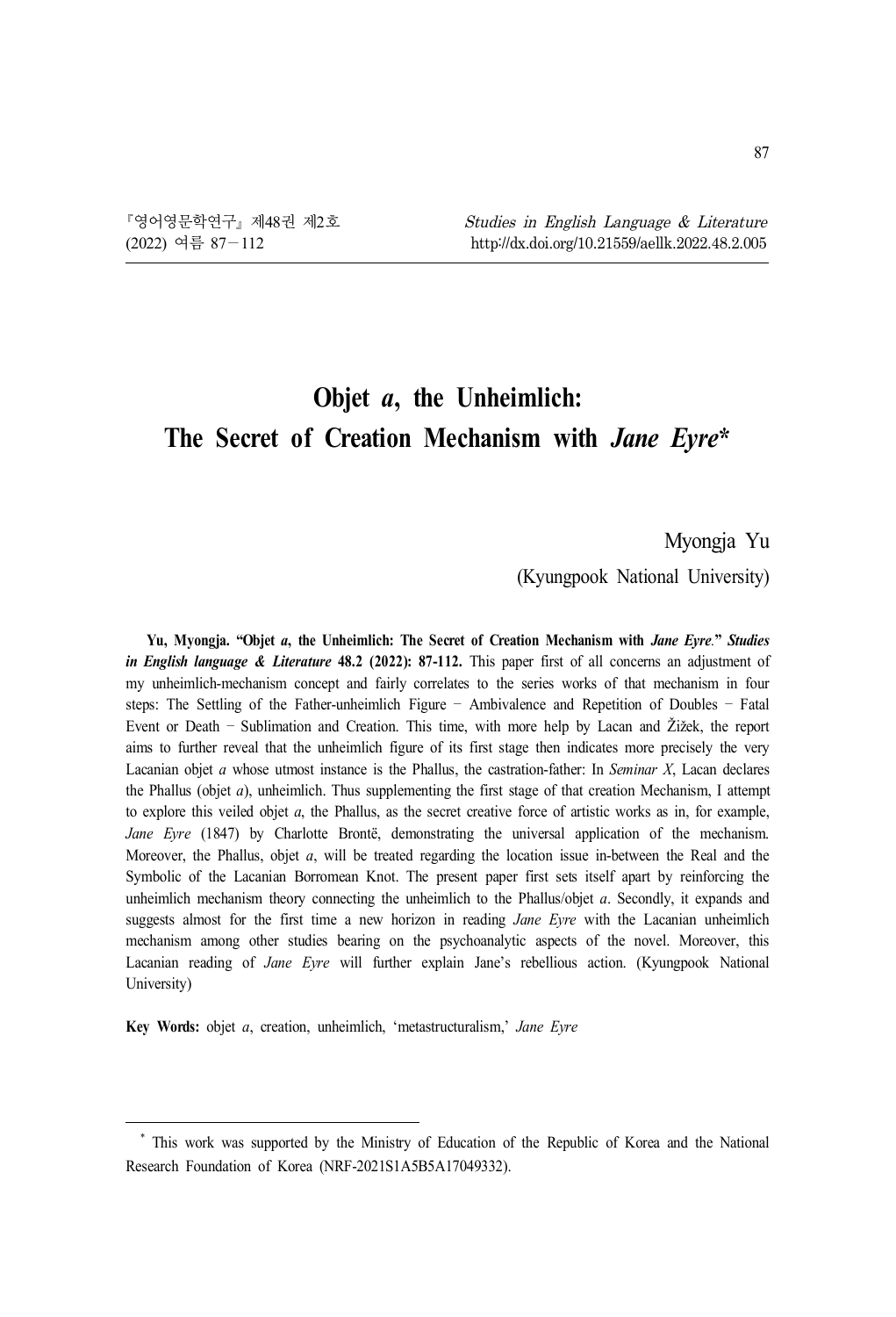# **I. Introduction**

*Jane Eyre* (1874) by Charlotte Brontë (1816-1855) brought a rich world of the novel to find almost all the themes required for a nice classic story: love, intrigue, pain, forgiveness, catharsis, and sublimation to liberty and the multiple perspectives of the genre spectrum such as bildungsroman elements, "imperialism strikes back," racism, women issues, etc. However, Jane's love story seems to flow a little too seamlessly. Other writers hoping for some change, such as D. M. Thomas, wrote in his complicated parody novel, *Charlotte*, that they (Jane and Rochester) did not live happily ever after. Without mentioning the above sexually too far-reaching parody novel, young Jane looks very passionate and very precocious in her feelings of love with the people around her compared to young John, who is four years older than her. Furthermore, what could be the valid reason for such an oppressive attitude of the "jealous" Ms. Reed towards Jane, if not the "loving" care relationship between her late husband and Jane that is much more trusting than between him and Ms. Reed? Jane's effort to fulfill her aunt's wishes an6d please her was in vain. There indeed lingers something libidinal in this triangular relationship among Mr. and Ms. Reed and Jane.

The psychoanalysis diagnoses the above libidinal as the Phallus, which should not identify as the penis, but the power embodied in it. The Phallus hence remains a certain Phallus, a symbol, as it has no specific image. Jane's relatives and even almost all social groups have a particular Phallus image/place people fight to grab/occupy. It is an image so deeply engraved in our human mind that the first signifiant a young child gets in his life is the Phallus as well, which the first metaphor of the father by Lacan shows well as follows.



(Lacan 1966, 557)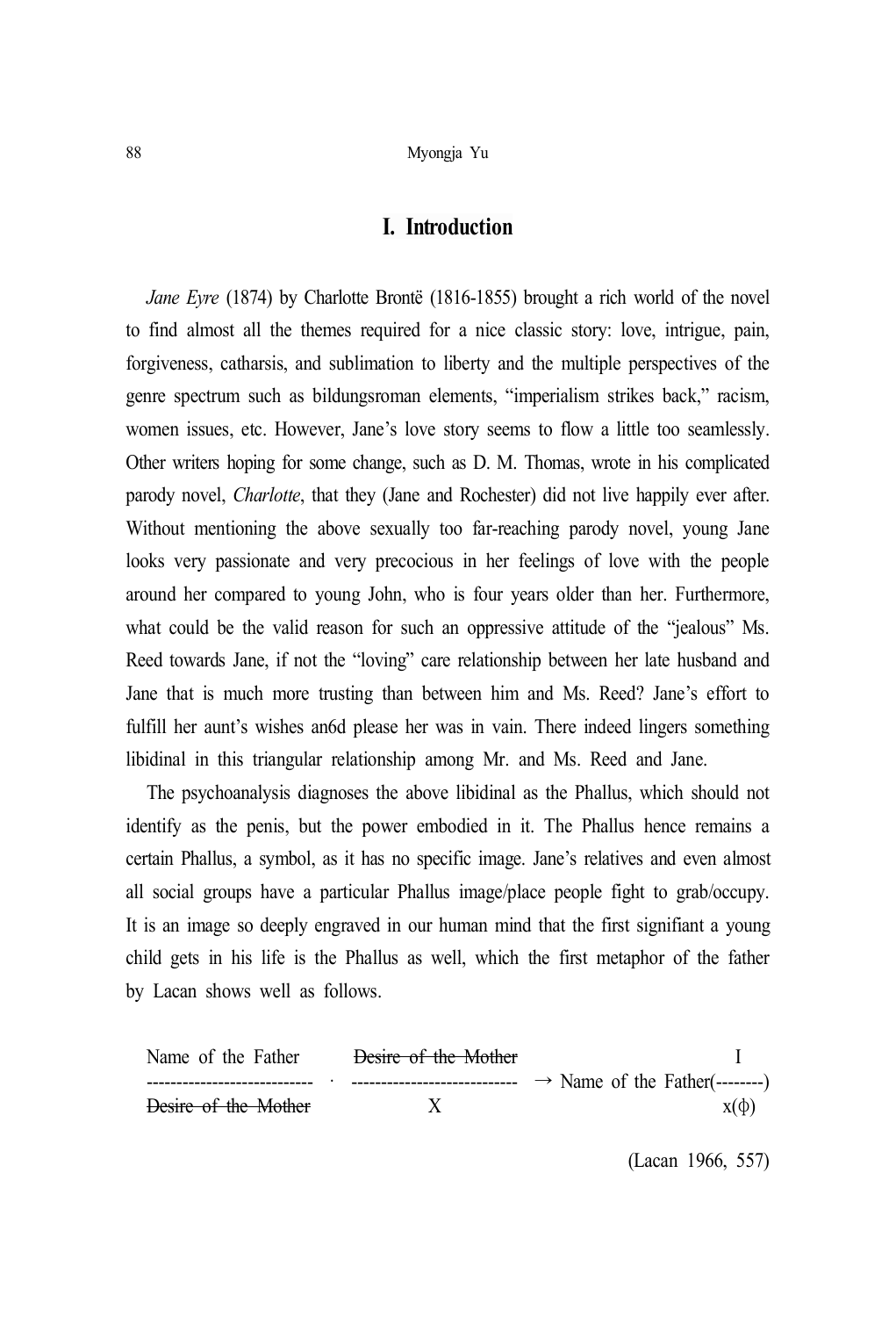In the metaphor, the original mother's desire in the child is replaced by the father's name with the intervention of the father, (Law/Language), and there, under the bar, in the unconscious, remains "x," a remainder of the paternal symbolization, as the hidden meaning of the Phallus, which is the signifiant of the (illicit) desires. Simultaneously, the child gets his I (Ego Identity).

Jane thinks she has the full support of her late uncle, feeling his protective gaze behind her, which subsequently lets her believe she almost has the power of justice, the Phallus. That is why she behaves so triumphantly, offensively, in the fight with her aunt and her other family members. She would say, "It is me, who has it, the Phallus." The Phallus originates from the Big Other, Jane's uncle, who promised love to her. This paper starts right at this place of the Phallus, which is the Real, objet *a*, and the first signifiant, but still impossible to be represented by any visible image, let alone by the vague emptiness.

If we look at the previous *Jane Eyre* studies using psychoanalysis as a reference, G. Giordano put forth the notion of Freud's theory to analyze the novel and interpret it. For example, Giordano finds the Oedipus complex in Jane's relationship with Rochester. Still, this paper with Lacan can explore more profound and earlier times and find the case with Rochester belongs to multiple iterations through doubles. Moreover, for Lacan, the love affair in the Oedipus complex loses somewhat its importance to embody another dimension of that complex meaning. It is worthwhile only when the protagonist withstands his destiny and goes so far as to embrace and love the remainder of the nothingness of his life. Because fate is already given and still, that 'no-thing' is something of his own choice as an authentic independent subject, as the Oedipus of Colonus and Jane-Rochester couple only demonstrates.

Kim Jin Ok, for her part, discussed the drive, oral and invocatory one of Jane. The scopic drive is as strong as the other drives in *Jane Eyre*; it would be interesting to write about it, especially on the reiterating presence of flying animal motives such as paradise bird, fairy, elf, angel, pigeon, and moth. This paper, too,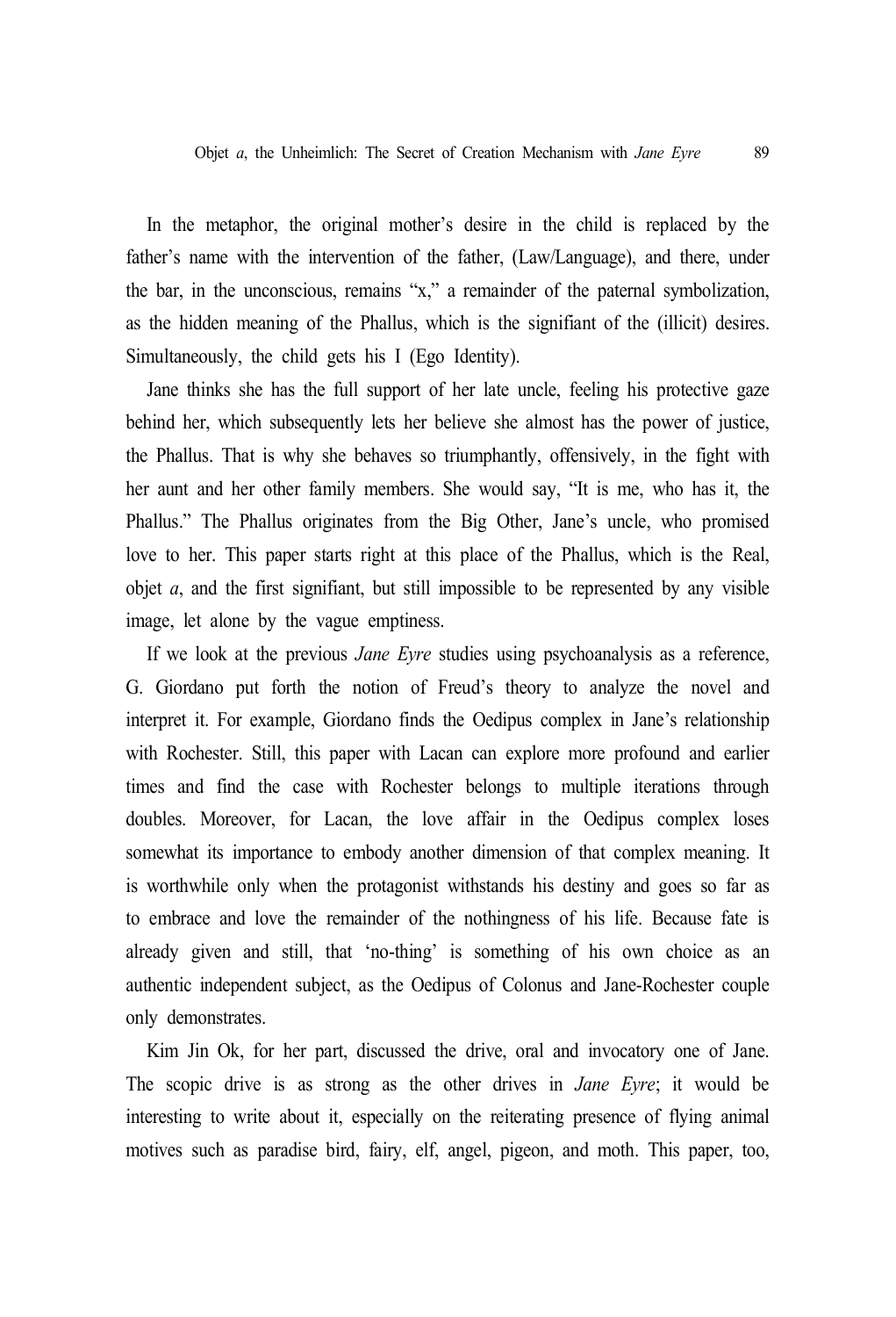involves the scopic drive partially concerning the mirror incident and there are other occasions where Jane gazes at the surroundings through the window in the alcove. Her scopic drive culminates in her mother's gaze, the protective goddess, with whom she communicates by looking up at the moon(light) in the night sky. In Jane Eyre, the scopic drive precedes the invocatory drive, which fits the developmental steps of the drive from image (eye-realism/picture) to sound (fiction/symbolism/language). Lacan's analysis of scopic drive in the picture in his Seminar XI is beyond fame. He brings up stories like when he felt the sunlight or even an empty can thrown in the sea was incessantly looking at him, making him the object of the gaze, to the extent that he seemed photographed.

Among other existing analyses, D. Kreisel's article, "Crazy Woman on the Third Story," could be compared to the book by S. Gilbert and S. Gubar, *The Mad Woman in the Attic*. Kreisel points out Bertha stayed on the third story, not in the attic. She further argues that "Brontë's characters tend to conceive of mental states and emotions as spatial configurations. "That house is a mere dungeon; don't you feel it so?" he asks. "It seems to me a splendid mansion, sir" (183) Thornfield becomes a projection and a psychological extension of character" (Kreisel 103). It is an ingenuous discovery.

With the same finding, the Lacanian perspective could reveal to us more, such as Bertha's topological position using the unheimlich inbetween space theory. First, Bertha becomes a gap person of void inbetween the second and the attic (sky). Second, likewise, the attic becomes no more a dark, negative area occupied by failed women. It is now relatively empty and bright. Subsequently, Bertha looks more like one of us. However, according to Jane's description, between human, craze, and animal, and as a double of Jane, Bertha still lives surrounded by the other servants, which renders her a real unrecognizable personality, a 'void-inbetween person.' Therefore her death(disappearance) is maybe already foreseen by her ambivalent null-space position.

The actual discovery made by this strategy of crowded promiscuous third-story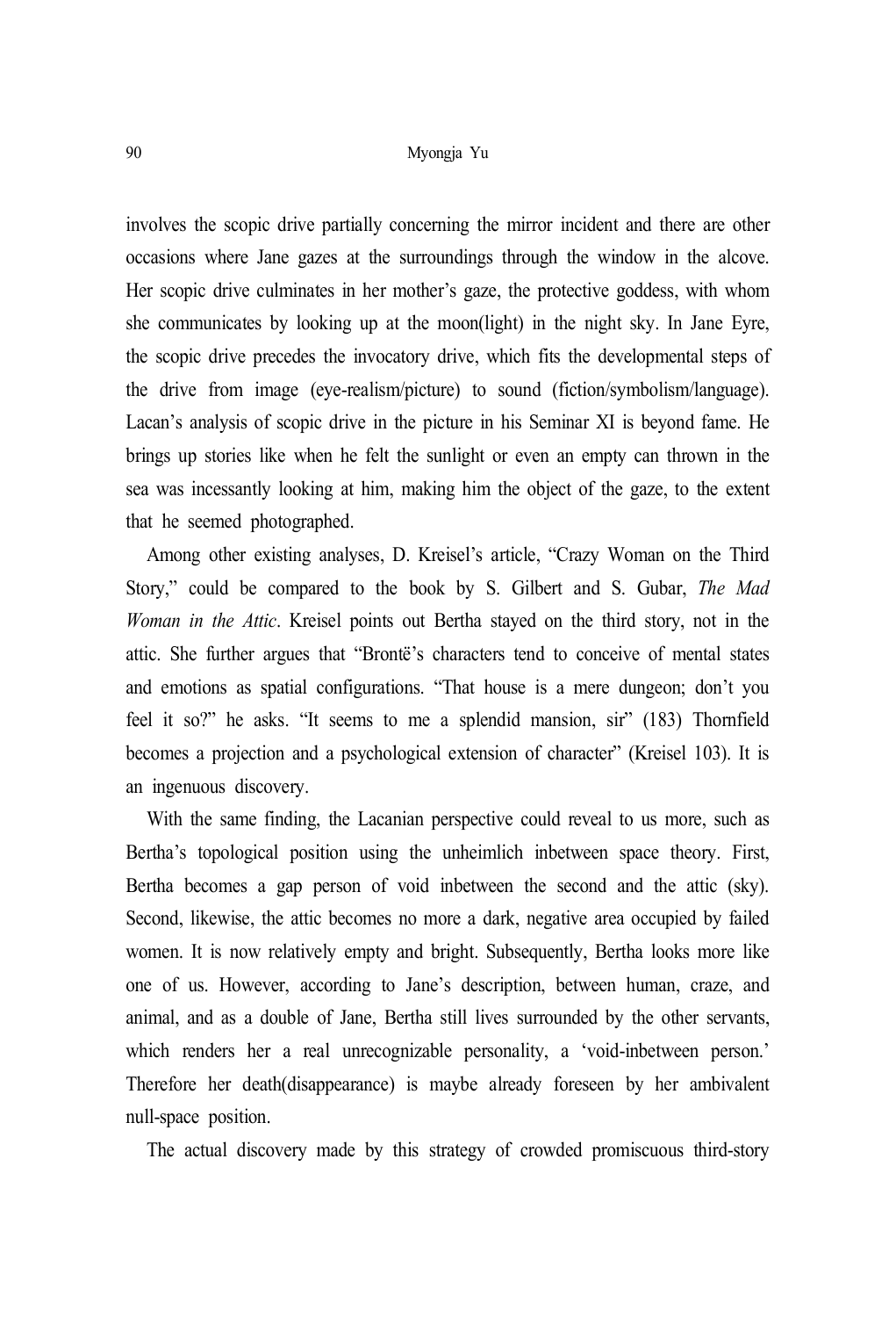where Bertha-among servants-with Jane-double of Bertha, all in one, share the sphere is that Jane always already participates in the third-floor life. That indicates that she counts there herself on the third gap floor as the void of singular. Did Brontë want to tell us we are Bertha, the singular?

We have two aims in this paper; the first one is to inlay the father figure of the first stage in the unheimlich-mechanism with the Lacanian notion of Objet *a* and Phallus, the unheimlich. The four stages of unheimlich-mechanism constitute the settling of the Father-unheimlich Figure – Ambivalence and Repetition of Doubles – Fatal Event or Death – Sublimation and Creation. Behalf of the last stage, this mechanism is called the creation mechanism, too. I consider here the phallus/objet *a* and the unheimlich interrelated because, first, the phallus (object *a*) belonging to the in-between realm has the overlapping duality of not only subject but object as a common characteristic. Second, unheimrich (represented by the phallus (eyeball) as shown in Freud's *Sand Man*) also has such duality ((un+) heimlich); they relate to each other. The second objective is to analyze *Jane Eyre* with the help of this theoretical structure. Other additional investigation results will help grasp the tale in a better-elaborated psyche of characters. I want, as well, to add that in this paper, the supplement of the theory precedes its application, the novel's analysis. Before discussing the main subject, let us examine the objet *a* and unheimlich concept.

Objet *a* is defined as a fragment of the Real. The "*a*" stands for "*autre*" in French, meaning the other. It sums up as the objet little *a* (other), without much importance. The Lacanian objet a has similarity to the transitional object of Donald Winnicott. He observed that babies cultivate a strong affection toward tedious items, such as the worn-out corner of a baby blanket, a hand-stained doll, or even their thumb along with a pacifier. They substitute the Other, mother absent, and babies obtain consolation from these intermediate objects when faced with anxiety due to separation from the Other. They are tiny, little objects-small a, partial drive objects, called the metonymic substitutes of the (m)Other. In the same respect, the Lacanian objet *a* links to the Other, which the subject thinks lost and tries to regain.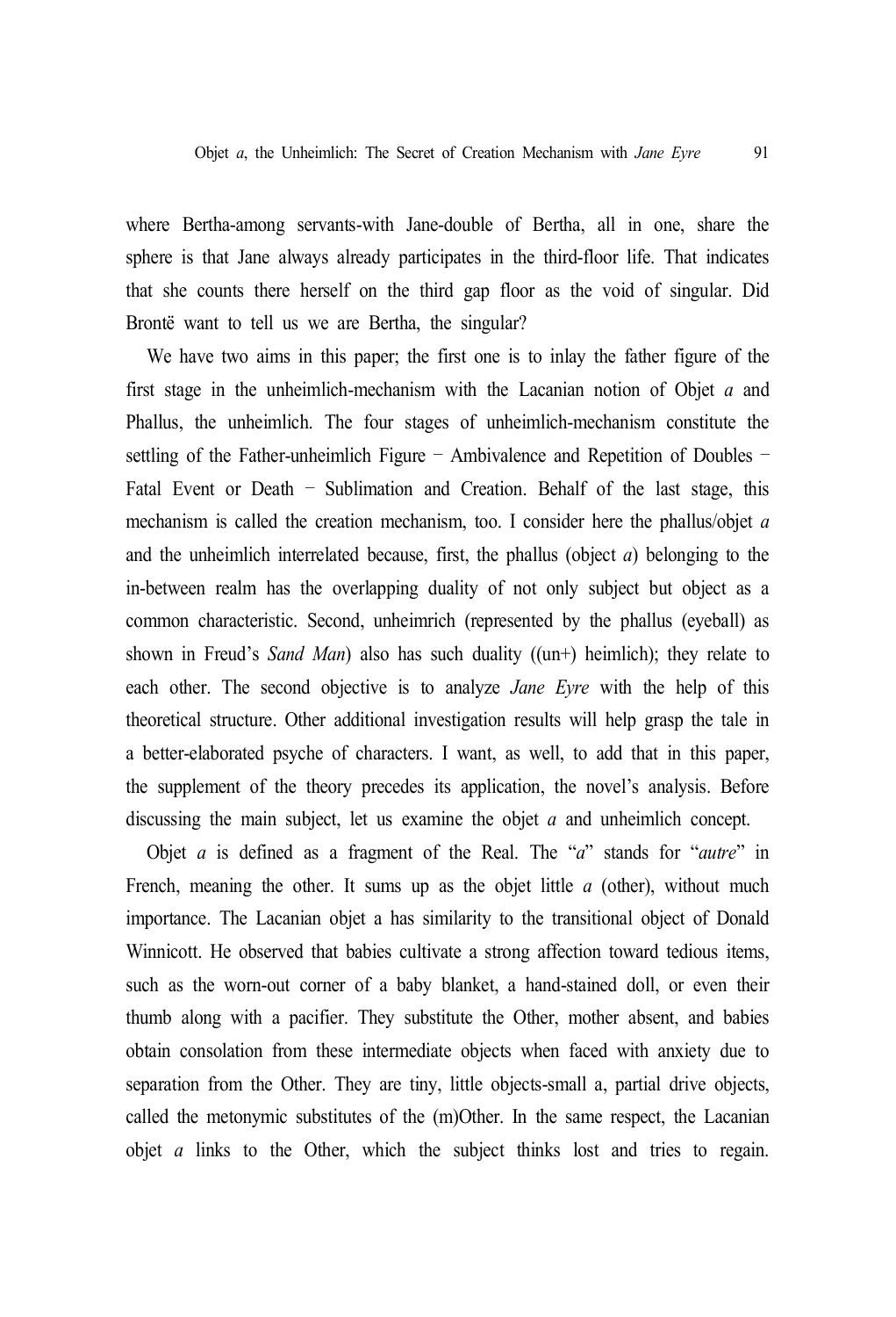However, it takes its first-hand source from Freudian drive theory. Freud presented the principal categories of drive and its object: oral (breast), anal (feces), and phallic (Phallus), while Lacan adds more: scopic (gaze), and invocant (voice) ones. These drive objects are all embedded within the Real, the lost and un-nameable things as the baby, separating from unity with the m(Other), enters the Symbolic. All the partial signs, breast, gaze, feces, etc., are derived from the Phallus, the unconscious's first signifiant ("Organ *Vorstellung*"). They are just practical represented things without still being able to do precisely the very objet *a* or Real itself.

Now let us examine the unheimlich. This paper will treat the unheimlich in two steps: first, at the conceptual level, and second, at the unheimlich case level. None of the unheimlich definitions appears perfect enough, as the unheimlich contains multilevel semantics. It is translated in French as the "L'inquiétante Étrangeté" (strange anxiety: 친숙하고도 기묘한 섬뜩함) by Marie Bonaparte. In *The Uncanny* (The Unheimlich), Freud conceptualized it as strange (unheimlich) anxiety provoked by the familiar known for a long time (*The Uncanny* 124). Freud also analyzed *The Sandman* by E. T. A. Hoffmann as a model story for the unheimlich. In the tale, the young protagonist, Nathaniel starts his crazy bout upon the threat of ripping out his eyes by a friend of his father, Coppelius. The eyes represent the penis, the Phallus; therefore, I read the unheimlich concerning the father figure, Phallus the castration anxiety.

The inner meaning of unheimlich splits into two parts as *heimlich* and unheimlich, and their senses are interchangeable (Yu 2014 78-79). That indicates that their overlapping significance solving the contradiction (Kim, 2012: 315) sits in between the domain of *heimlich* and unheimlich, like in between A and B, and nature and culture, for example.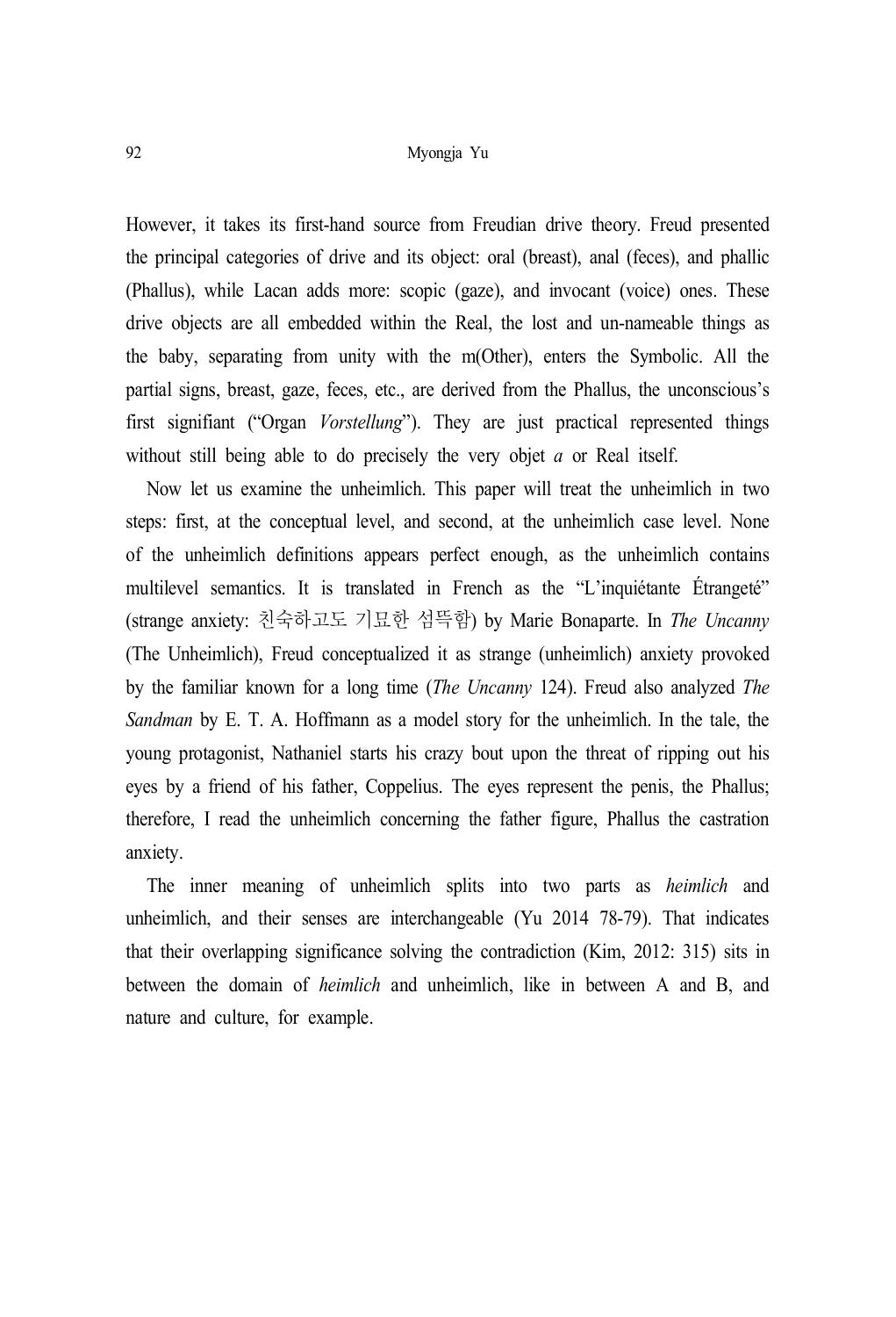

This in-between milieu characterizes itself as ambivalence (Cho 162), void, and unheimlich because it is both possibly A and B and, simultaneously, neither A nor B. No one can identify it, so it functions as a void (Ø) like the Lacanian gap or hole of the unconscious (*S X* 25). One feels both anxiety and satisfaction encountering this unheimlich void.

# **II. The Phallus**

Among the principal drive objects, the Phallus is the first and the essential unheimlich signifiant. J. Adam tells us that the unheimlich characterizes itself by doubles; "dedans et dehors," (in and out) "familière et etrangère à la fois" (familiar as well as strange at once)(207). We cannot fix the concept and the signifiant of the Phallus because it is precisely the missing Cause of the psychical causality (*Sem X* 30). It is situated in the gap, the in-between of the real (A) and the symbolic (B) in the lower part of the Borromean knot, as something impossible to recognize.



Figure 1. Phallus (Φ) Jouissance (*Staferla* 37)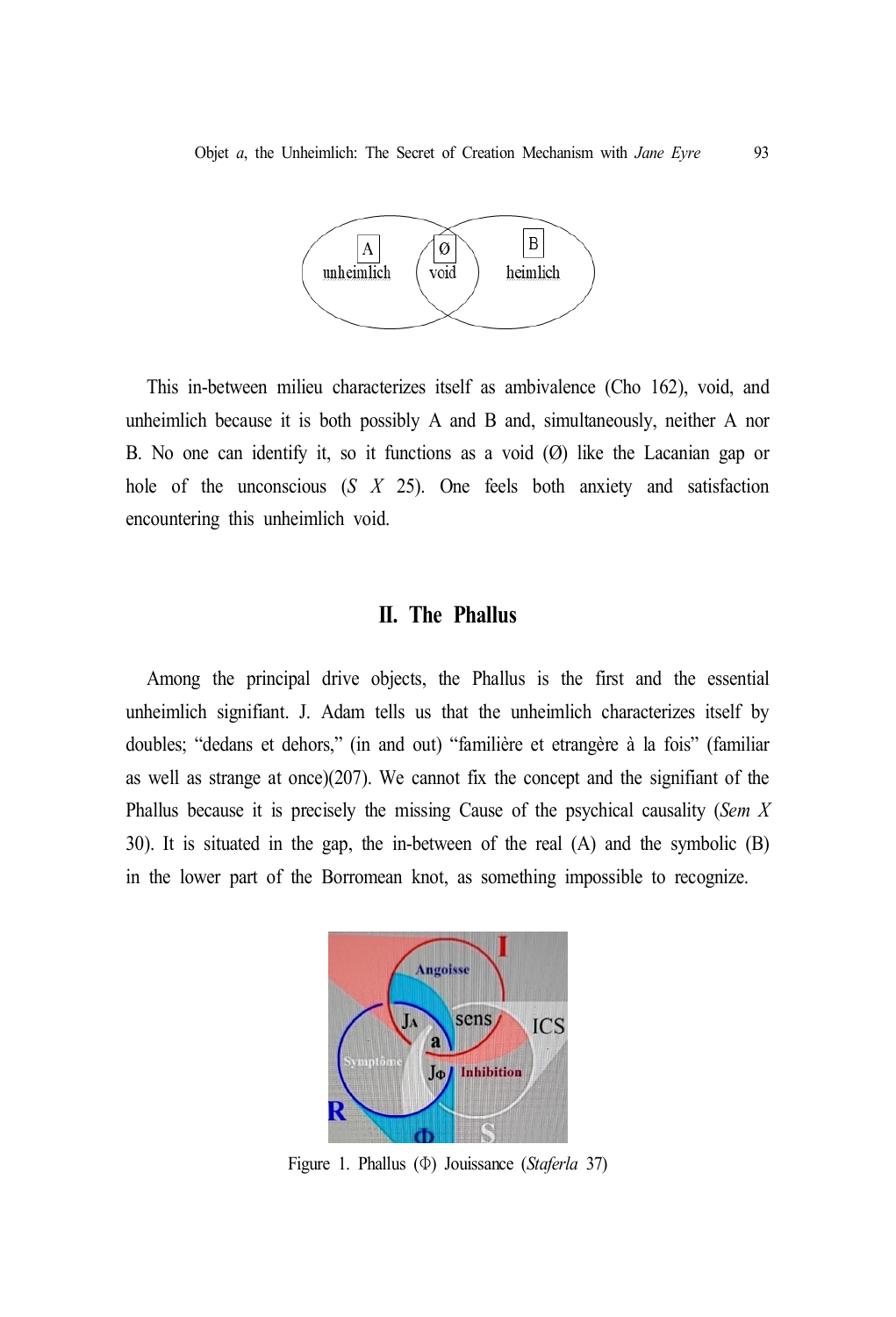The Phallus, the Real/objet *a*, typically does not/cannot represent itself, for the Real is the Cause missing and non-representable in reality. Yet, it could be represented as a signifiant of emptiness or a hieroglyphic image. Finally, it still appears in the symbolic world as the rest of symbolization, called the blank, an objet *a*. Therefore, one knows there is the Phallus-Real somewhere when he catches the objet *a* in reality. The Real, the Phallus in the Big Other, and the remainder from this Other operates as objet *a*: As mentioned above, Reed's family and Jane struggle for this very Phallus, objet *a*, which is Mr. Reed's love.

That objet *a*, associated with the Other, also represents the Other's desire or the cause of his desire; in fact, it could be "anything whatsoever" (*Sem X* 41) according to each case of the subject/Other relationship. Jane fantasizes that she wins the intrigue because she assumes her uncle loves her more than anyone, including his wife, seeing that on his deathbed the deceased got his wife to promise to take good care of her against his wife's real wishes. In this way, objet *a* can replace the Real, the Phallus in reality and plays in the same dimension as the Real. It renders them almost at the same level, but are they not precisely recognizable or indicatable in a fixed way. Therefore, objet *a* is for Slavoj Žižek simply a frame, a form. It would be like something in a Fata Morgana: A thing recognized from afar suddenly disappears as one approaches it and then unveils its cover to the extent that one feels deceived.

Jane thinks she has been given the Phallus by the Other, and scolds her aunt for not keeping up the promise of Mr. Reed. She screams for the justice of love. She acts like she is sick, and neuroticism explains her endless anger, cry for justice and exposes a very bold, resistant voice for her age.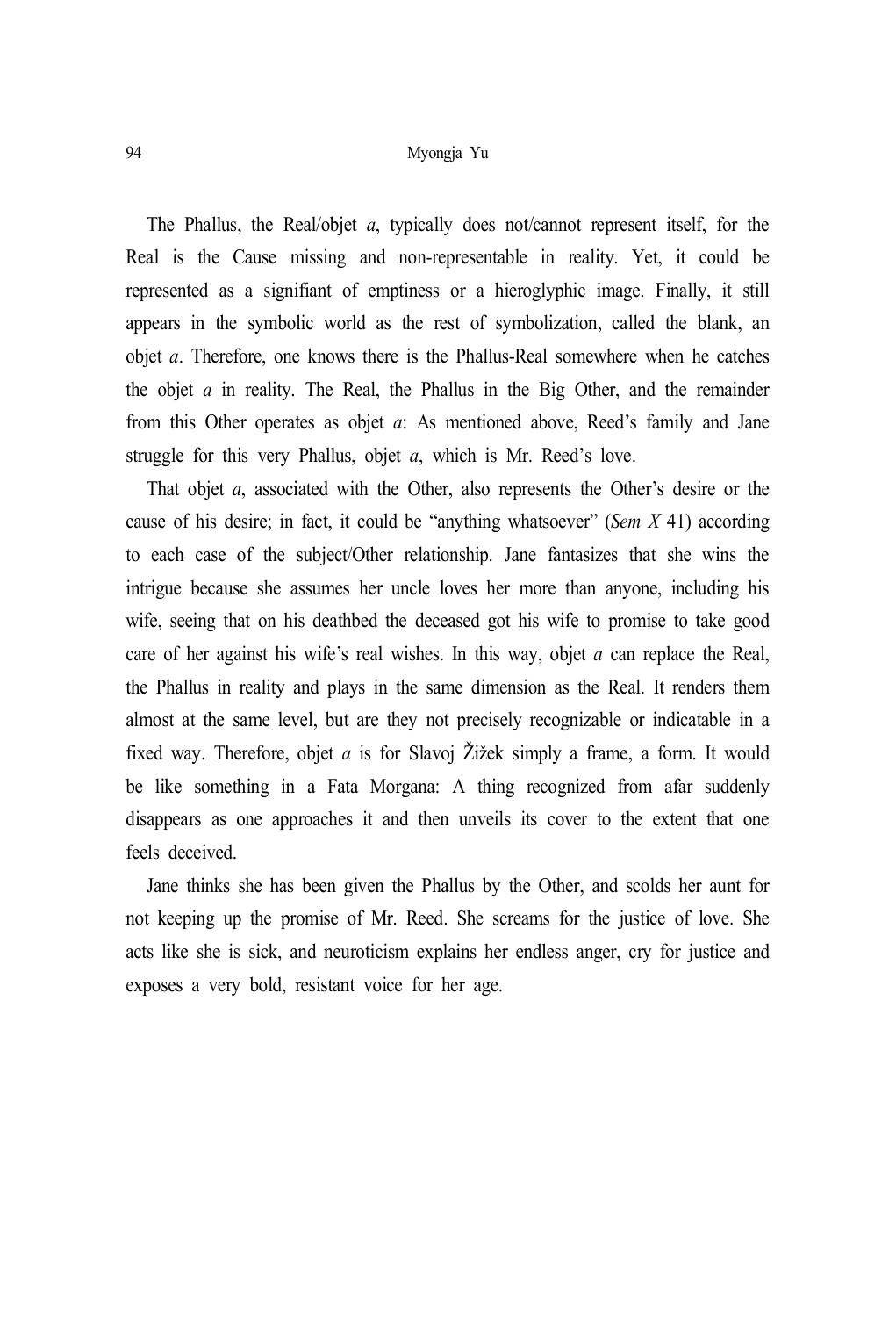

Figure 2. The neurotic's fantasy (Lacan *Sem X* 49)

In the neurotic's fantasy, the split subject, \$, Jane presumes that the objet *a* stays on her side, delivered from the Other, or furthermore, she believes she is directly the Phallus itself of the Other. So, she speaks as the Big Other. She is fearless in her blames and demands for righteousness because she is, likewise, the speaking subject of her parents: Here, her parents act as the superego of Jane, and she is the voice of her parents and is fighting their Other's fight.

In these circumstances, she does not know precisely what all these sorts of behaviors mean. Like the title of a book by Žižek, *For They Do not Know What They Do* tells us, she doesn't know what she is doing either. She will only be aware of it afterward, especially when she, a grownup, pays a visit to her aunt: Psychoanalysis calls it afterwardsness. This ignorant subject could explain further the kind of so-called feminism Jane showed in her childhood. In this regard, the subject's perspective would put Jane's feminism under a new spotlight. She is relentless and troubled because she is also afflicted with depression due to the verbal and physical violence of her young relatives at home. She spends her childhood literally almost crazy.

On the other hand, she does not know precisely who she is as she splits into several subject forms. She is talkative and pushed by the urge to speak the voice of invocant drive. She exists there, but she is inhibited from speaking by her aunt; she has lost the right to speak and, thereby, to become a subject.

"Jane, I don't like cavillers or questioners: besides, there is something truly forbidding in a child taking up her elders in that manner. Be seated somewhere: and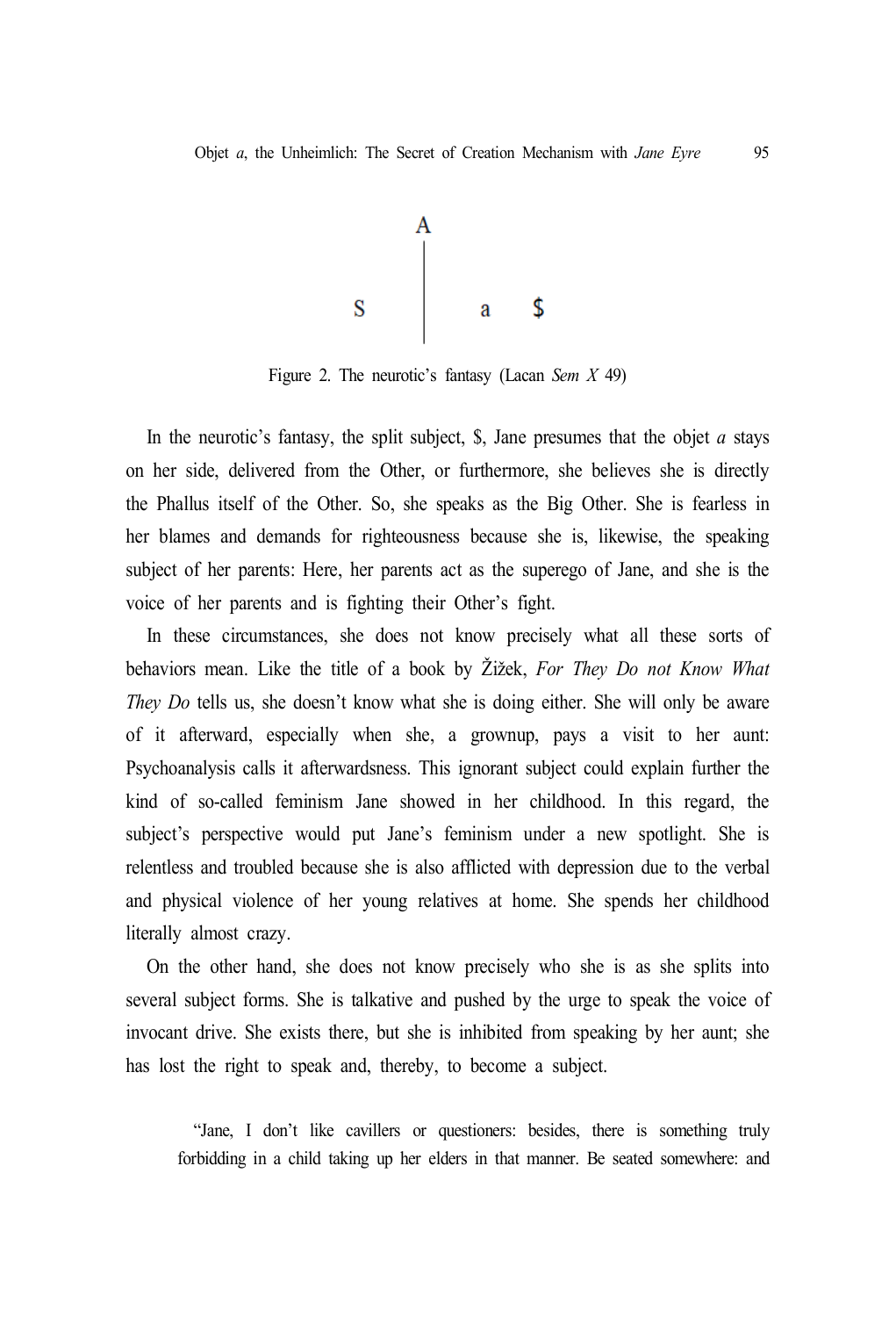until you can speak pleasantly, remain silent" (25) 1

The psychoanalysis of one of the only three sentences Jane articulates in the first chapter of the novel shows her subject's state well. Jane asks as follows:

"What does Bessie say I have done?" (ibid.)

In this first sentence, it turns out that the servant Bessie speaks for Jane. So, the first subject (Jane) gives way to Bessie, the second subject soon. Let us look at this transmission according to Lacan's master's discourse formula:

| SI | S2 |
|----|----|
|    |    |
| К  | а  |

Subject one slides to subject two (S1 (Jane)  $\rightarrow$  S2 (Bessie)), which entails that Jane's subject becomes divided (\$) and her voice remains as an objet *a*. But she has no voice: The loss of the objet *a* voice also causes the loss of the subject. Otherwise so chatty, she suffers from the loss of the subject and hates her cousins for this reason. She additionally suffers from the subject's split between herself and Bessie. Her subject-being goes to and fro depending on her aunt's mood, for instance, to Bessie or another servant, and then turning back to Jane herself; she doesn't know who she is in terms of the subject. She is conscious of this situation but feels confused and ambiguous, posing a very complicated question for a ten-year-old: "What does Bessie say I have done?"

She has the objet *a* from her uncle but not from her aunt, who stands in the actual Other's place. That irritates the neurotic she is, wanting to become the Phallus itself of the Other. She pays for this failure with a negative projection of all her sad

<sup>&</sup>lt;sup>1</sup> Further references to *Jane Eyre* consist only of page numbers.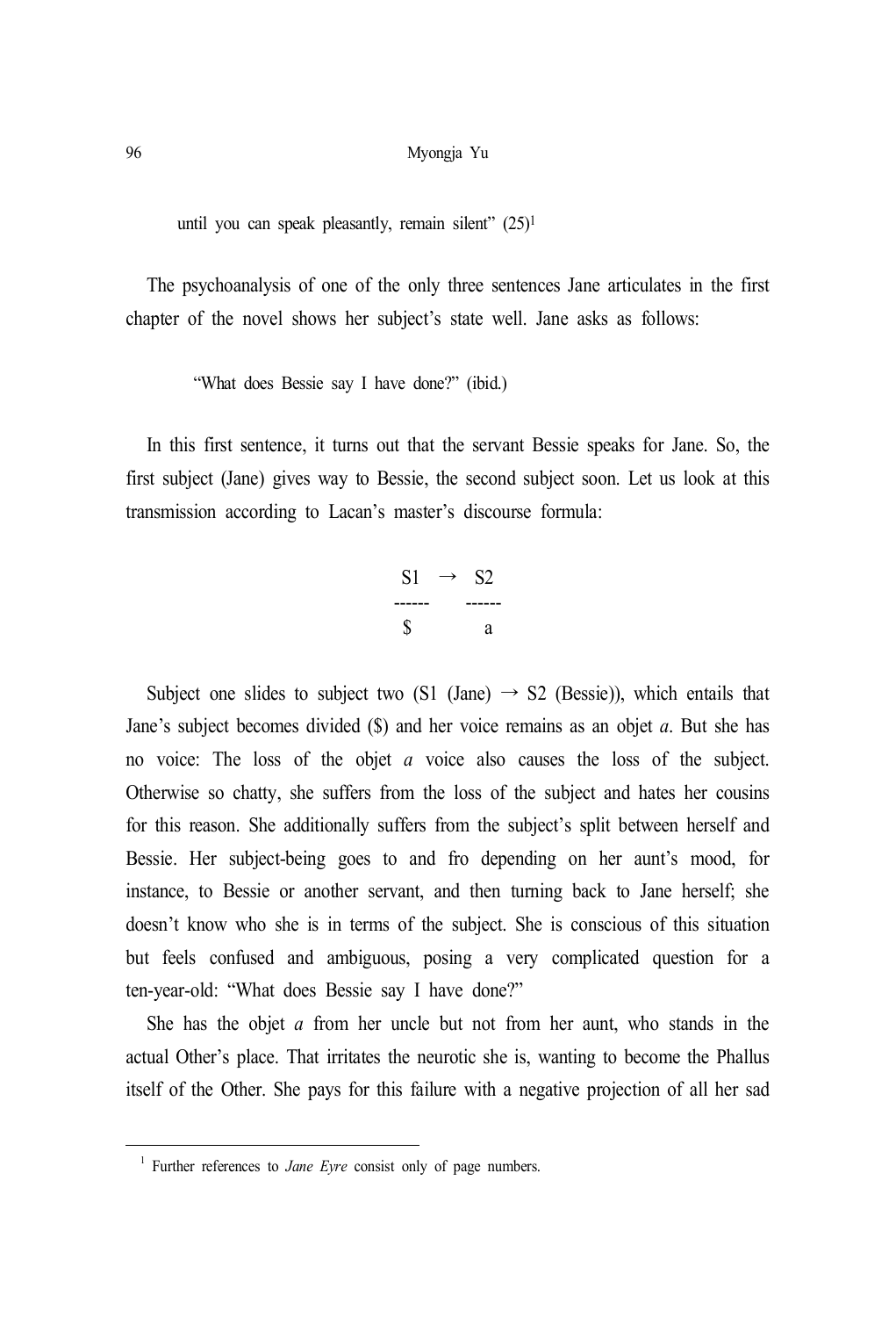emotions and painful separation in disaster from her parents to her aunt, about whom she dares to think stupid, spiritually inferior to her, and worth being questioned in a degrading manner. Moreover, she could have some unique, intimate relationship with her deceased uncle, even spiritually, to the extent that she becomes an exacerbating neurotic with her continuous bombing with annoying remarks. In sum, the projected aunt takes the triple overlapped subject image in Jane: the mean aunt with no will to help her, Jane's passed away, helpless mother and herself left in misery.

Undoubtedly, she is transferring to the brink of the hysteric because she seems to believe less and less in the Phallus system, questions the Other, and expresses doubt about it (Žižek, 1999: 397). She ends up posing the decisive hysteric question of the Lacanian Que vuoi? (What do you want of me?), which means the subject's perception of the lack of Other. Jane asks John Reed, her little Big Other, the same question:

"What do you want?" (28).

"What do you want from me exactly?" is the subject's question to the Other, wanting to know the latter's wish and eventually fulfill it for the pleasure of the Other. But faced with this questionnaire, the Other only keeps silent because he, too, does not have any correct answer to offer. Sooner or later, the subject gets to know that the Other is also a lack. As Lacan wrote, the resulting wake-up says, "There is no such thing as an Other" who can stand by the subject and even control the latter forever. The subject awakens disappointed, but this is a good sign because they then get onto the right track for the traversing of the fantasy of the Other.

Jane experiences a crucial incident just before traversing and getting onto that independent track: The red room episode. Jane falls into a fit of unknown terror by the mirror in the red room. The terror of the mirror was first caused by some light stirring on the wall, and then it "glided up to the ceiling and quivered over my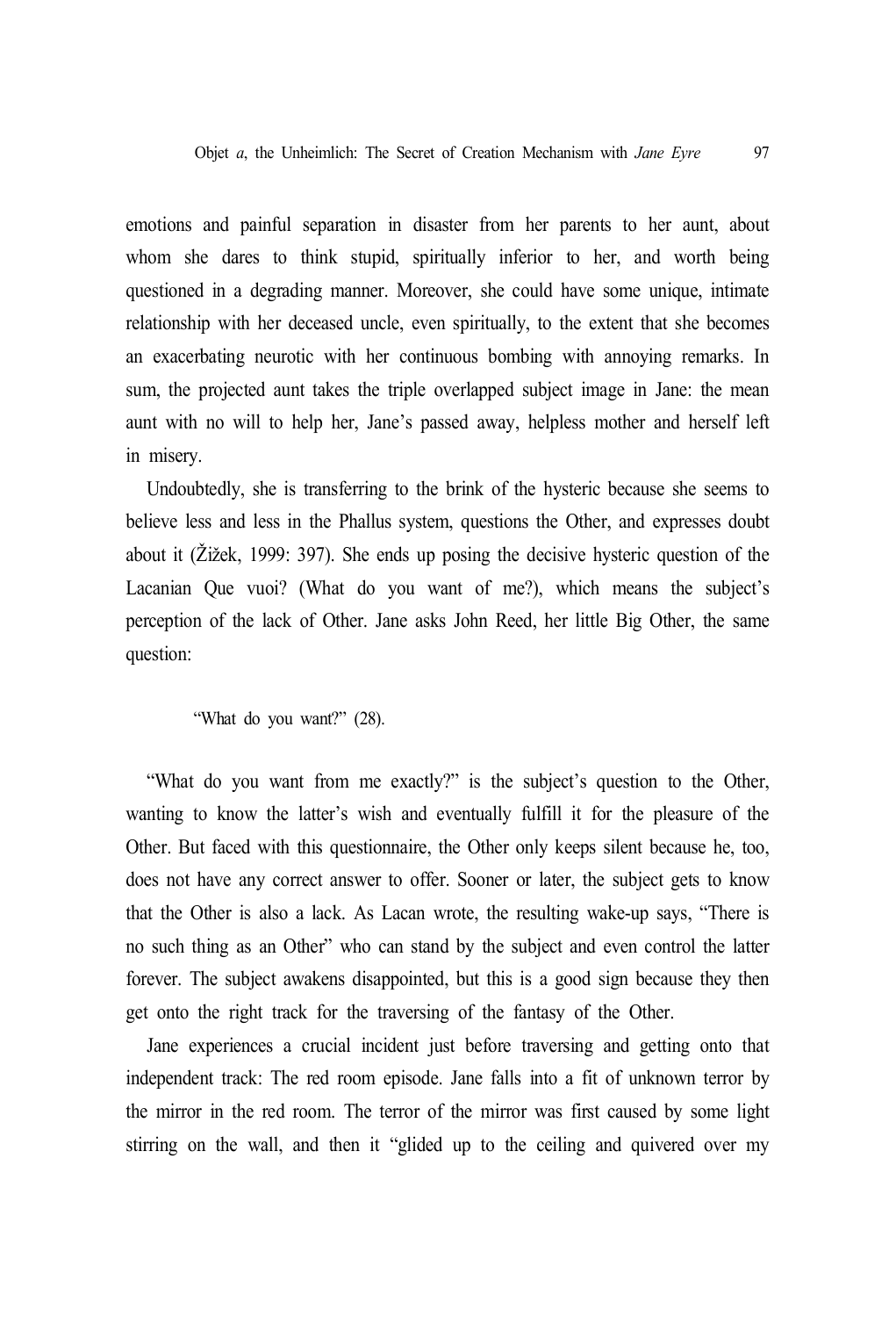head." She thinks the spirit of her uncle might be present in the chamber and rise before her because he is "revisiting the earth to punish the perjured and avenge the oppressed (...) harassed by the wrongs of his sister's child" (36).

But then she suddenly feels as if she is attacked by a moving streak of light, and thinks it is a "vision from another world" (ibid.). She is in the ambivalence of her feelings: on the one hand, she knows "in theory" the apparition of her uncle in a strange pity would console her, bring joy and dry her tears. On the other hand, it is a terrifying idea for her the ghost of her uncle to draw near her "in reality" because it means the death angel comes nearer to bring her to the underworld as well. As Lacan pointed out, this familiarity of the uncle and strange horror bypassing all at once signify the unheimlich, which happens at the place of the minus Phallus (-φ) of Other. Jane gets lost and faints, looking at the obscure image in the mirror.

Since it is a matter of a mirror, we would better consider Jane's loss of herself due to the absence of the Other (his loving gaze) and the consecutive unheimlich anxiety through Lacan's "concave mirror diagram" that displayed how a child succeeds to obtain his first body image, which is called the mirror stage.



Figure 3. The concave mirror diagram (https://www.pep-web.org/document.php?id=anrp.003.0119a)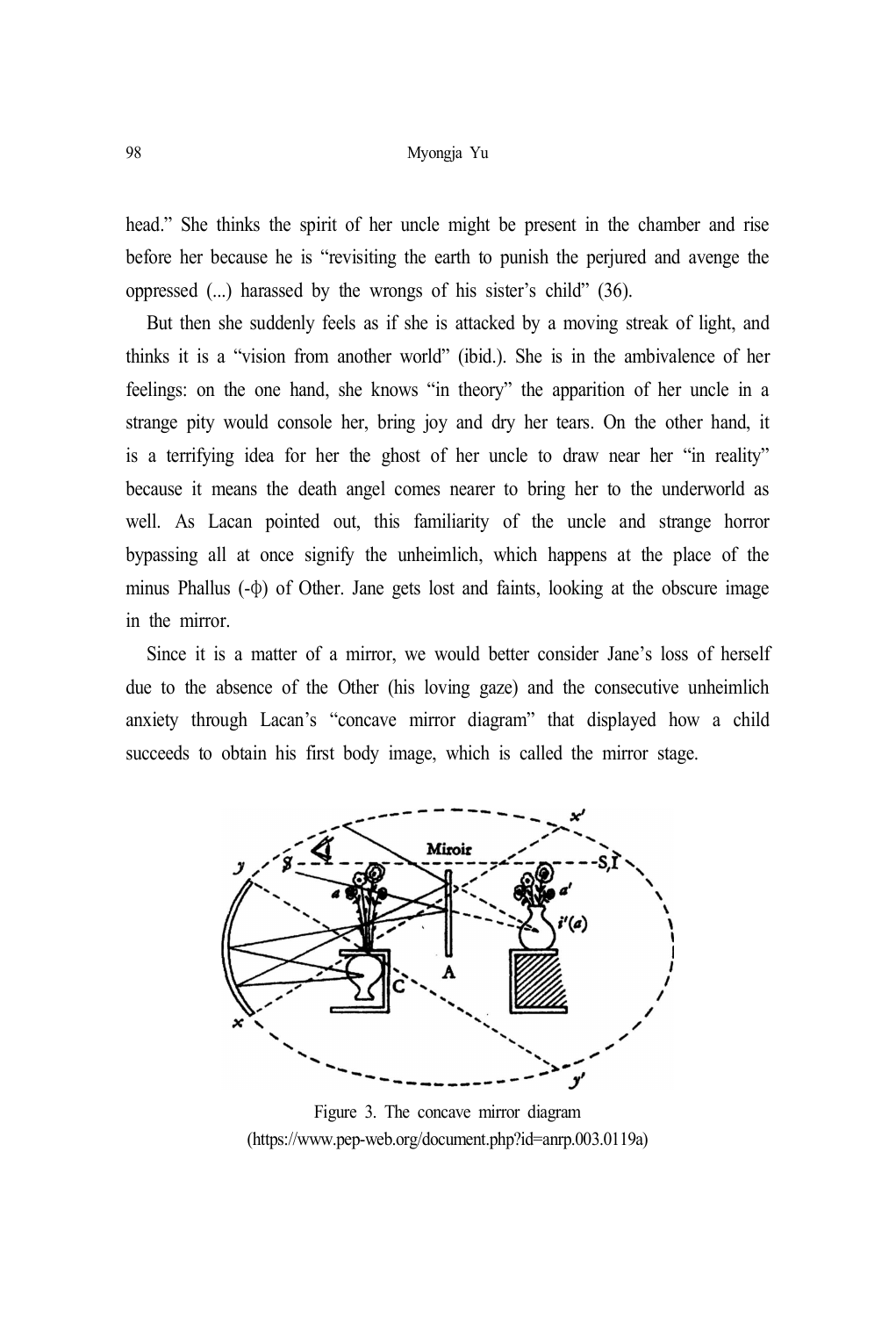The mirror (*miroir*) in the middle of the diagram represents the (M)other (A: "*autre*" in French). The concave lens occupies the x-y. The (child's) eye in the upper-left side means the ego watching the mirror. The inverted vase in a box on the lower left side represents the place of the supporting Other with the sign of consent. The child cannot see the inverted vase except when the concave mirror projects it onto mirror A (credit of the Other), releasing a finished vase image with flowers in it [i.e., i(a): perfect specular image (with objet *a* in it)]. The i' (a) shows the virtual image in us. S is the subject, and I symbolize the Imaginary world.

In the beginning, a baby 6 to 18 months old only gets the broken image of the flowers (i.e., his membranes are floating in monstrous pieces), the objet *a*. The infant first is afraid to look at his own image. To gather together the fragmented images of the head, nose, arms, etc., he still needs the (m)Other's gaze or nodding yes giving credit (the vase) so that his body image appears in a perfect totality (i(a)). He always wishes to have a sign of recognition from his (m)Other behind him, supporting him with signals such as an approving gaze and smile. Only then does the child, reassured, get the perfect image of a vase (body) with flowers (*S X* 32). Without the Other's gaze, the young child would only get some chaotic picture, which means the failure of constructing the subject.



Figure 4. Simplified diagram (Lacan, *S X* 39)

The sudden apparition of that kind of fragmented body image could later cause him frightful unheimlich. Lacan explicates the unheimlich further with a simplified diagram of the above "concave mirror diagram" (Figure 4. Simplified diagram).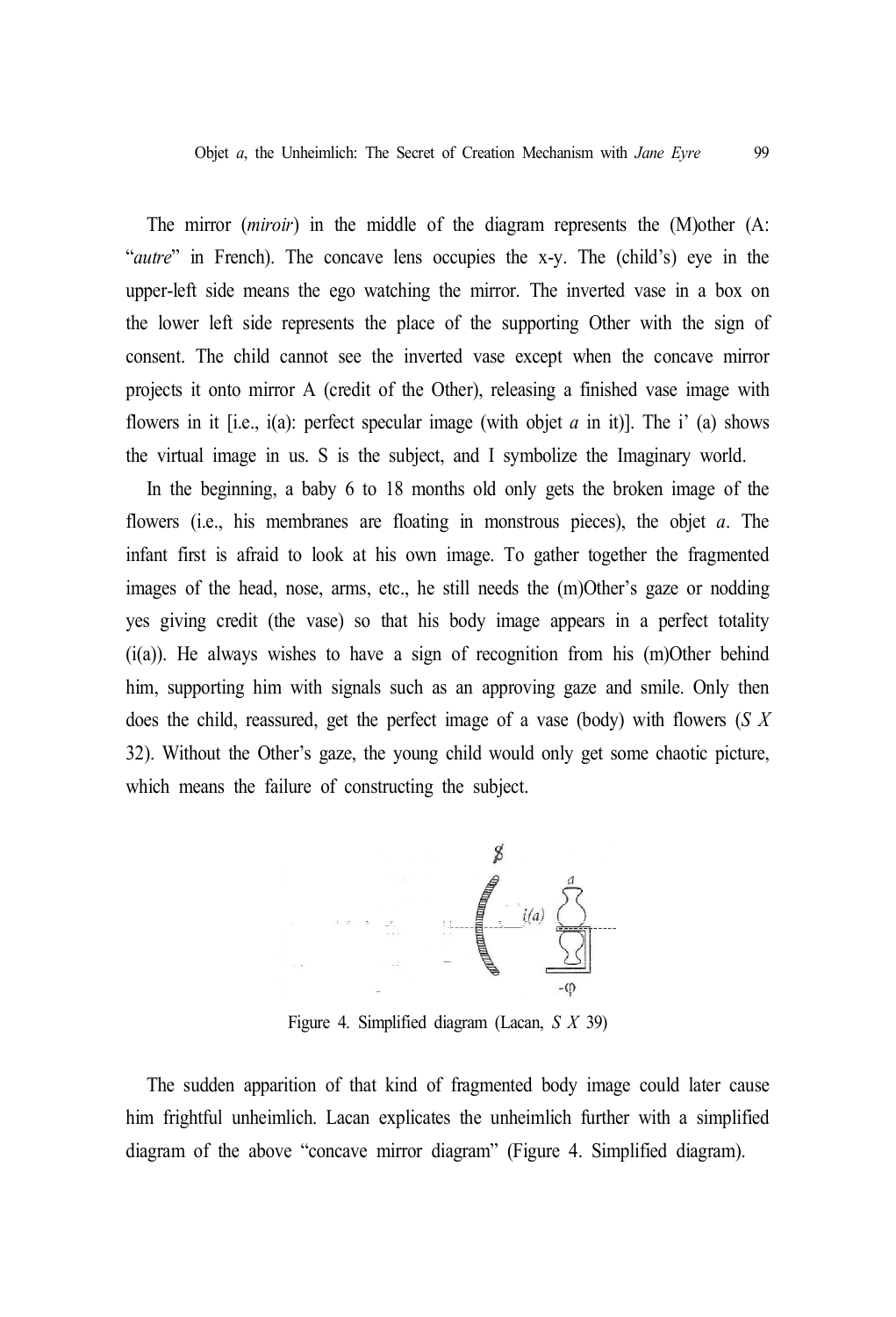Here, we can see the place of phi  $(-\phi)$  in the  $(m)$ Other, namely, the castration place, where the unheimlich arises.

When does anxiety emerge? Anxiety emerges when a mechanism makes something appear in the place of what I'm going to call, to make myself understood, a natural place, namely, the place of (-φ), which corresponds (...) to the place that is occupied, on the left-hand side, by the a of the object of desire, I say something – you should understand anything whatsoever. (*S X* 41)

Anxiety, I've told you, is linked to anything that might appear at the place  $(-\phi)$ . What assures us of this is a phenomenon for which the too scant attention that's been paid to it has meant that nobody has arrived at a formulation that would be satisfactory and unified for the functions of anxiety in their entirety in the field of our experience. This phenomenon is the Unheimlich. (47)

It is anxiety that, I told you last time, can come to be signaled at the place here designated by  $(-\phi)$ , castration anxiety, in its relation to the Other. (45)

Unheimlich or anxiety has to do with something appearing at Other's -φ, although it is a place of lack. That castration place holds the Phallus signifiant and the *a* of the objet *a*. Therefore, when something looms, it will be a sort of objet *a* relating to the Other. As for Jane in the red room, the appearing objet *a* is the frightening light from nowhere. She panicked in the room with the idea of her uncle's ghost, not in a warm gaze, but in the mode of a fearful light in motion, a mysterious vision that would take her to the land of death. It triggers in Jane the unheimlich anxiety because her uncle is such a familiar figure, yet brings her frightening death due to the ambivalent character of the light, an unstable objet *a*.

"The swift darting beam" (36) light/ghost runs on the wall and plays around the chamber, passing the looking glass. Jane is aware of the looking glass, though she doesn't look at it meticulously. Due to the absence of the Other's gaze, we can say that she cannot have the image in the looking glass as a whole. The troubled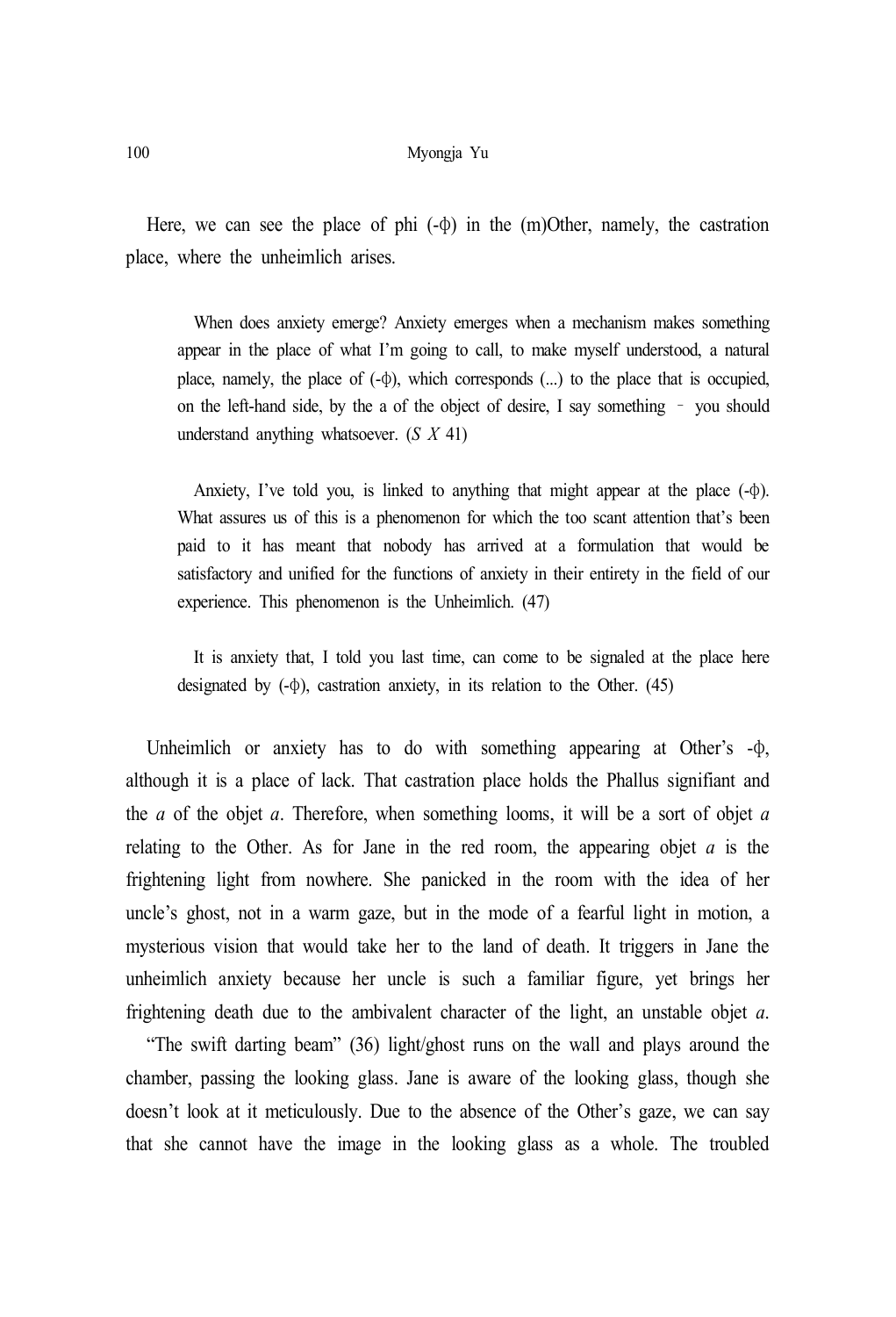specular image only serves horror. I am sure that if Jane fainted in the room, it is mainly due to that strange unheimlich, scary specular image she glimpsed on the looking glass.

Jane's incarceration and subsequent fainting in the red room might be her last hysteric symptom of doubt and transgression before she completely traverses her fantasy and enters her young adult life. We know it, given her "Que Vuoi?" question posed to the Other, and also her apathetic reaction to the otherwise most yearned-for China plate with a bird of paradise offered to her after that incident in the red room.

Bessie had been into the kitchen, and she brought up with her a tart on a certain brightly painted China plate, whose bird of paradise, nestling in a wreath of convolvuli and rosebuds, had been wont to stir in me a most enthusiastic sense of admiration; and which plate I have often petitioned to be allowed to take in my hand in order to examine it more closely, but had always hitherto been deemed unworthy of such a privilege. This precious vessel was now placed on my knee, and I was cordially invited to eat the circlet of delicate pastry upon it. (40)

She has typically plunged into the flow of the gaze of the Other: Both gaze and voice, the objet *a* of scopophilic and invocant drive respectively, are firmly present in Jane. One usually feels himself under the lay of the watch in the style of a hidden peeping eye somewhere above him. One prefers to watch a scene, primarily through a hole, because he can enjoy the gaze behind him as extra pleasure. Sometimes the gaze is present in the form of "an invisible host of the air," as Lacan takes as an example: It is something watching us somewhere in the air, namely, a bird.

The creature who is surprised will be all the more erotic, I would say, because something in her gesture may reveal her to us offering herself to what I would call **the invisible hosts of the air**. (emphasis by the author)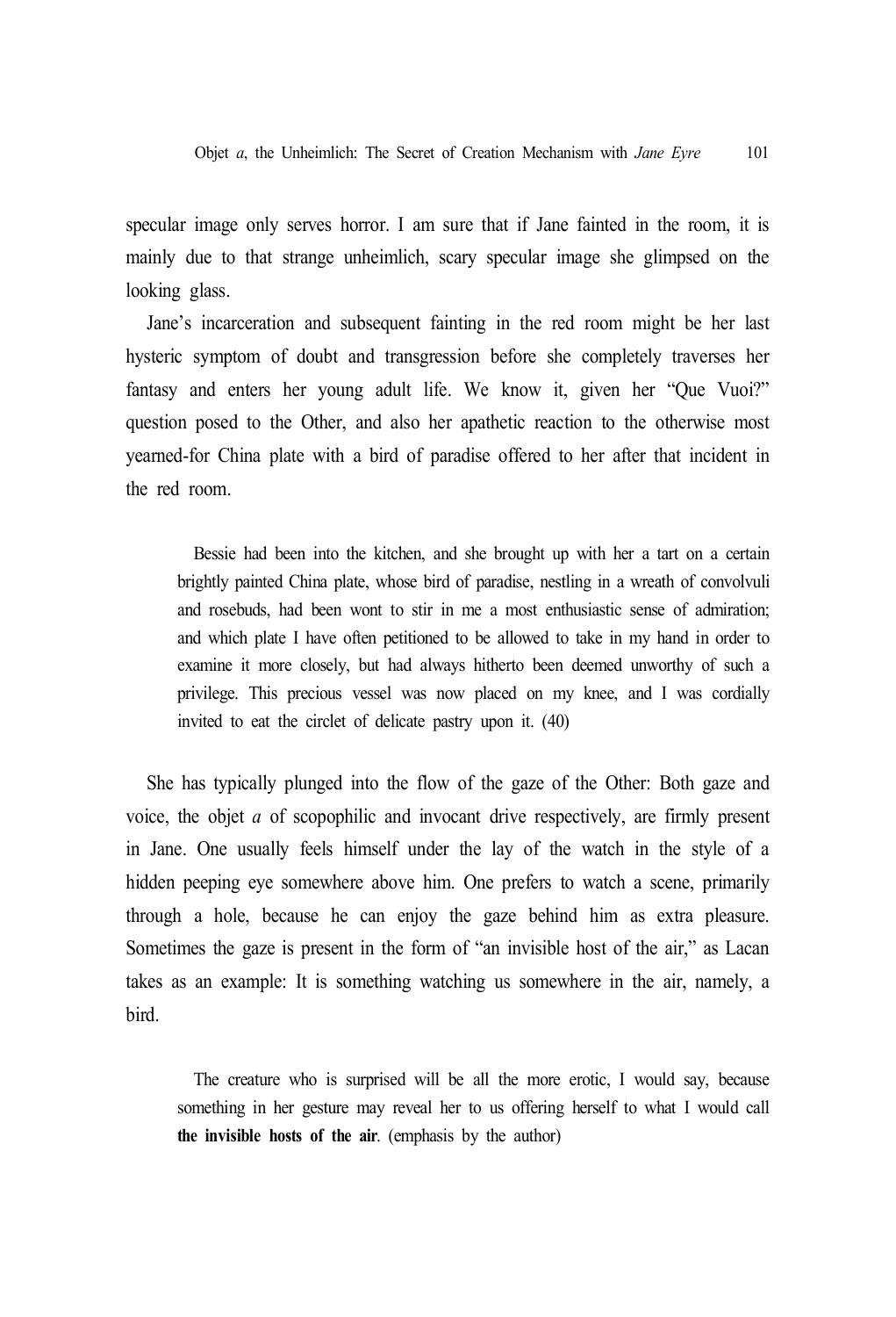La créature surprise sera d'autant plus erotisable, dirais-je, que quique chose dans ses gestes peut nous la révéler comme s'offrant à ce que j'appellerai les hôtes invisibles de l'air. (*S VI* 296)

Jane also devotes herself to the image of the bird. Her avid observation of the bird landscapes in Bewick's *British Bird History* is related to the position of the Other's gaze in the champs of the scopophilic drive. The eye wanders somewhere in the air, controlling the subject. It is like "mom is watching," as in a junior or junior high school class, and this mom is a "helicopter." Jane wants to be immersed in this gaze to feel the Other aloft. It can be inferred that this is the very reason why she enjoys avidly looking at that unique book and the China plate. However, that plate presently attracts Jane no more, how desperately she had dreamed about it.

Vain favor! coming, like most other favours long deferred and often wished for, too late! I could not eat the tart: and the plumage of the bird, the tints of the flowers seemed strangely faded. I put both plate and tart away. (40)

After this discovery, illusions, gaze, and the voice in her head of Other stop hassling her. The bird on the plate and tart put away is the Other's reminiscent power taken away from her. She is now neither stooping over the unheimlich dead scenery in books nor lending her mind and body to suit the victim of the harassment of the Other, the superego. She acquired the right track of independence after traversing fantasy.

# **III. Phallus, the Unheimlich**

The illusory gaze, imagery and voice are all provoked by the unheimlich, a critical characteristic of the Phallus, about which Lacan informs us in his *Seminar X*: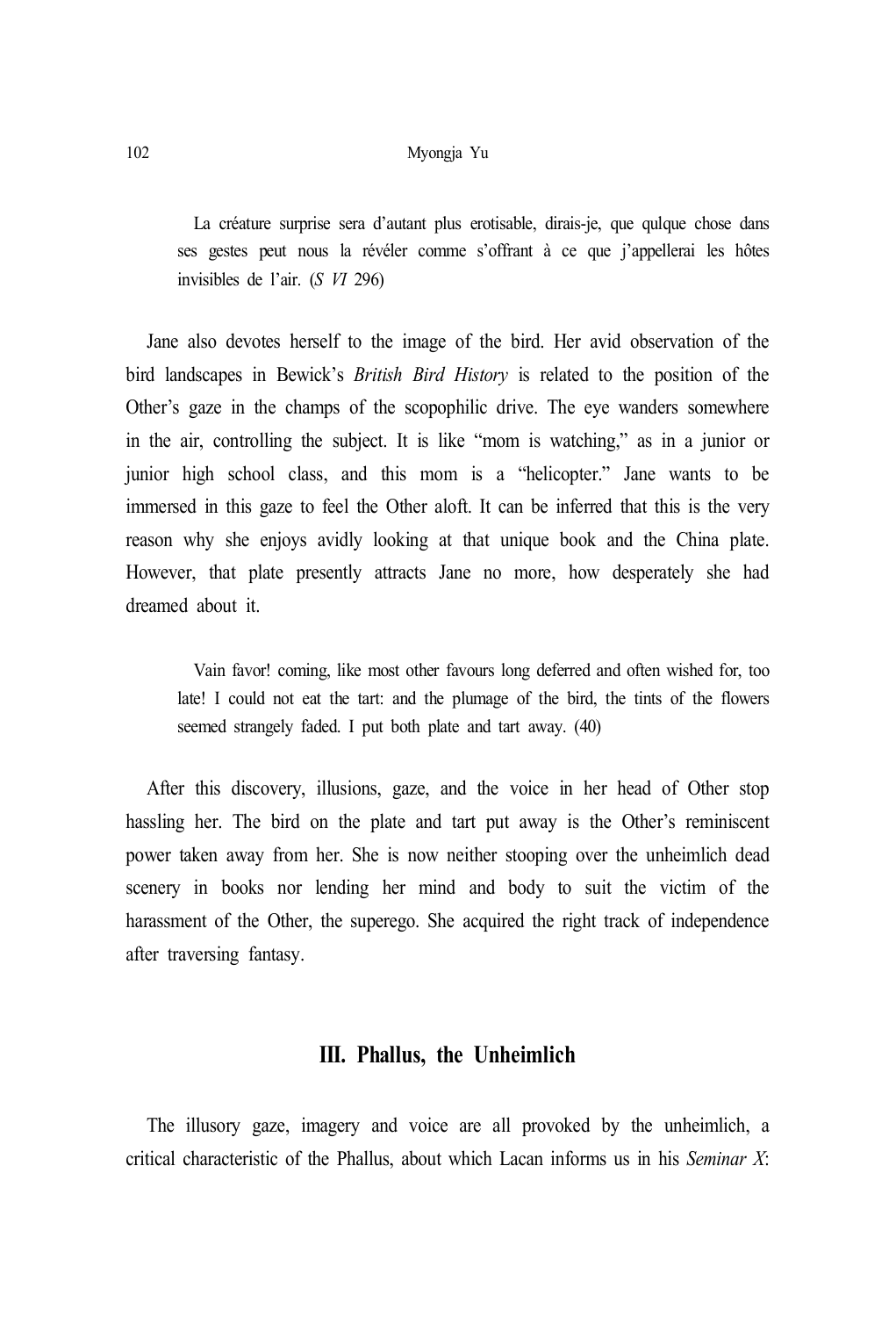The Unheimliche is what appears at the place where the minus-phi should be. Indeed, everything starts with imaginary castration, because there is no image of lack, and with good reason. When something does appear there, it is, therefore, if I may put it this way, because lack happens to be lacking (42).

The minus of the minus-phi (-φ) stands for the absence and the phi, the Phallus(the place of the penis), which means castration. The terrible lack, the Phallus's absence in the (m)Other, is already implied, as seen in the above Borromean knot, in its uncertain status of a gap, its in-between placement as an objet *a*.

The Unheimlich, thus the Phallus, has multiple meanings in which binary opposites such as being/not being, appearance/disappearance, possible/impossible, etc., coexist and mingle with each other to the extent that they become one together. They are rendered no more discernible. Here, as a result of that imperceptibleness in the limit of human words, its definition upgrades to the level of nothing, void, but not just a sort of simple emptiness. Still, a master key, all and simultaneously, this nothing is full of things "always already and to come." The nothingness is due to the overlapping, doubleness of two or more items.

Topologically, the unheimlich happens in the place of castration, minus the phi of the m(Other). The phi, of course, has nothing to do with the penis. The tension in this libidinal place augments most because of the instant alteration of the opposite binary elements described above. For example, "There is/there isn't." The "two things at a time" invoking a "beyond the knowledge" provoke the unheimlich, the not understandable.

Now we need to further deliberate this unheimlich topologically, for it lies beyond words. For this, we have to borrow Žižek's Hegelian dialectic speculation. The relationship of two opposites figures in a Moebius strip where the distinction between in and out is no longer valuable, yet this relationship doesn't run to reinforce one unified between two through a deadly fight as one typically explains the Hegelian dialectic.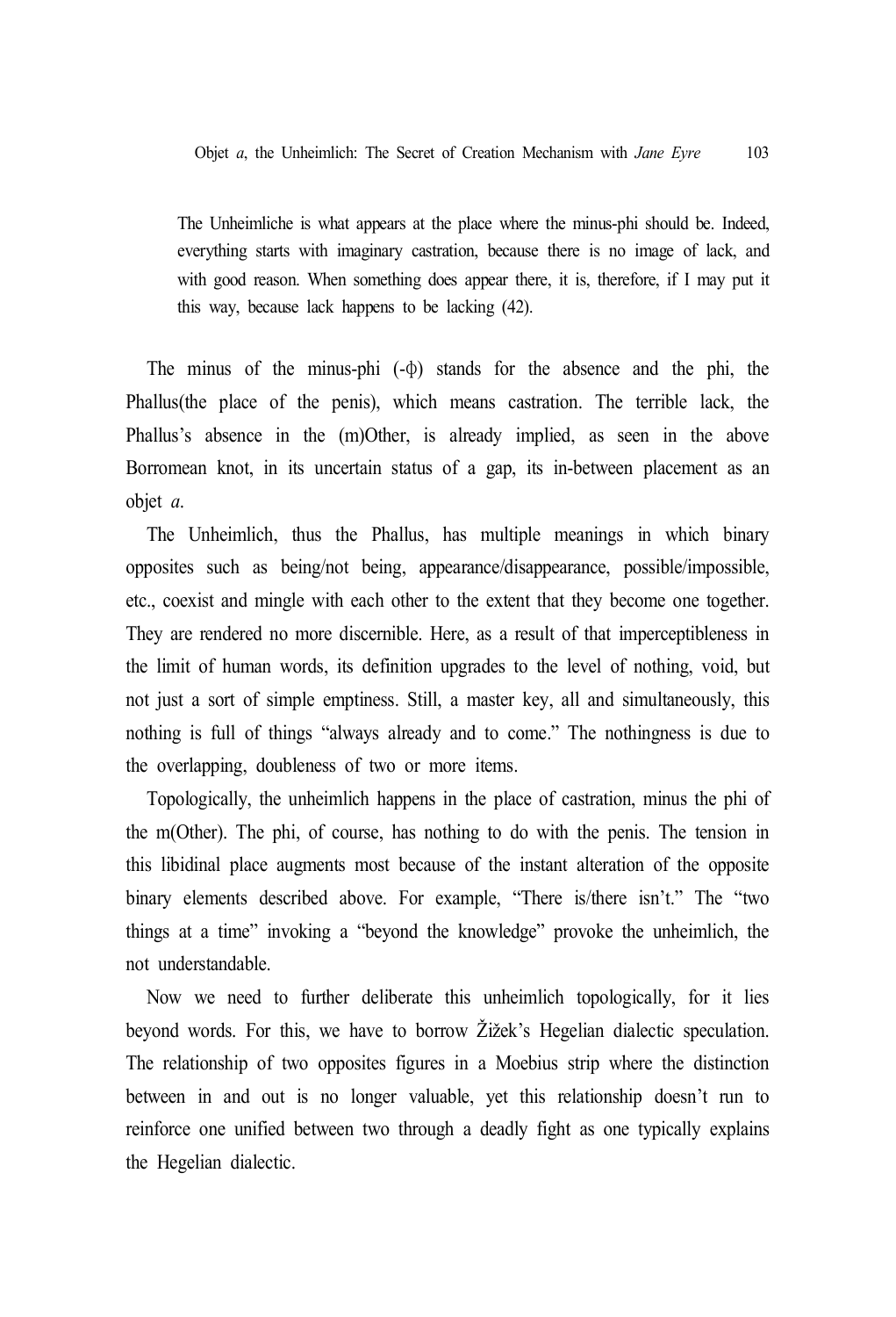There is no unification, or straightforward identification of one to another. Here the focus is on how the two embrace each other, although they are innately irreconcilable. How can this be drawn topologically? Lacan shows us a Moebius strip in the form of the "interior eight" (*S XI* 143).



Figure 5. The Interior 8 (Lacan *S XI* 143)

The in (A) and out (B) two binaries stay together, but B integrates itself into A as nothing, a hole, or a blank in the very center of A. Then B is primordial for the existence of A and vice versa. Lacan's ex-timacy or ex-sistence (belonging from the outside) are all his neologisms fitting in this context of the Phallus and *unheimlich*. B is nothing of A's opposite, but the mere self-difference of A that one cut out from A and projected outside the realm in a Kantian noumenon-transcendent manner. Žižek wants to stress that we only have to let B again go into A as it has always been. It only concerns our awareness that there has been no difference from the beginning, no obstacles to overcome; the *Aufhebung* has always already taken place. Our unique duty is to withdraw the Kantian differentiation retroactively and put things as they were (Žižek, 1991).

This kind of relationship is similar to the fact that the Lacanian Real happens only inside the Symbolic, without any other place somewhere else outside of the realm of reality. It is a sort of de-transcendence, I may say. To understand it logically, Žižek ponders on the Adornian double negativity. The negative of the first negation in the dialectic synchronizes with the original positive, keeping its negativity but not melting in, yielding a new, more powerful positive.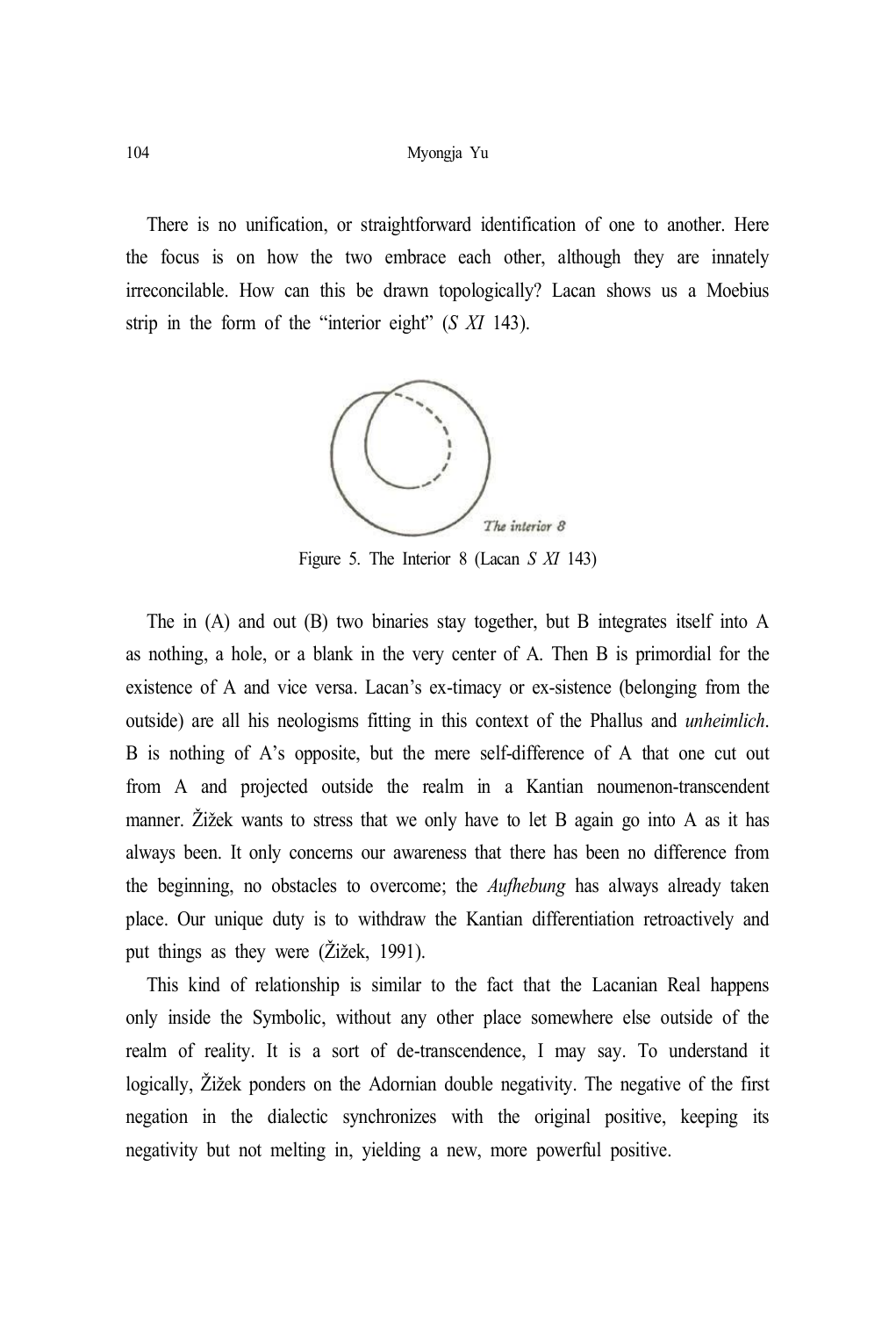Another contribution of Žižek in understanding the Hegelian dialectic has to do with the ultimate non-sublimation of the nothing or blank, as is the case in some religious practices. He abides faithfully by the Lacanian lesson, which propagates "the little negligible amount, the nothing" (*S X* 50), "the little nothing" (51). Žižek tells us that this nothing is genuinely the rest, the garbage, the good for nothing, the little neighbors, for instance, who have always already come, there. Still, we don't know it does, thus remaining as not yet at a time suiting in Derridian' *destinerrance* time fashion as well. In conclusion, the Phallus/objet *a*/unheimlich go together by threes.

# **IV. The Unheimlich: The Driving Force of the Creation Mechanism in** *Jane Eyre*

Any conversation or story is ruled by the initial signifiant-Phallus, a place of -φ, of the Lacanian signifiant chain. For Jane, this Phallus is the phallic love of/for her parents or late her uncle after them. We analyzed how the dynamic relationships of the characters in the novel involve the Phallus-signifiant. In other words, the beginning of a story involves entering the opening movement of the in-between cause-milieu of the Real/symbolic, where lodges the first signifiant, the Phallus as objet *a*, along with the subject. That is why this in-between territory is called "Φ (Phallus) *jouissance*" in the Borromean knot.

The story starts practically where the opening void of cause-milieu is caught in perception by the protagonist. The character/author feels compelled to verify the kind of void it is, because that is desire. It attracts him to the unheimlich since this void appears so ambivalent that he can never decide what its identity is; it is neither full nor void nor thing or not thing. It appears as both A and B, and at the same time, neither A nor B. So it is termed unheimlich, ambiguous, undecidable therefore unrecognizable.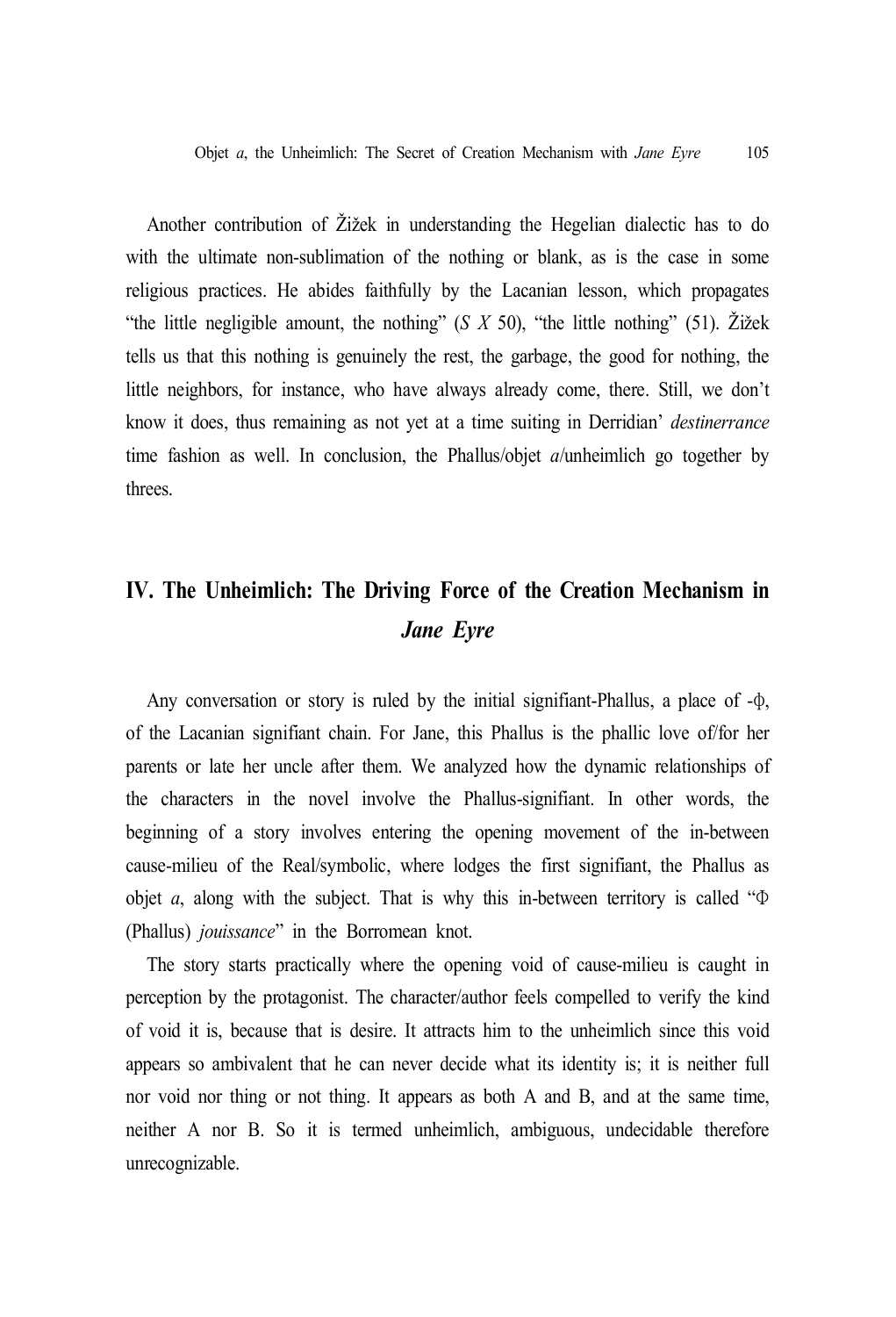The advent of the Phallus signifiant in the robe of the unheimlich is the first stage of the creation mechanism. From this phallic first signifiant, which is preferably a signifiant of no-thing, of a void, a minus, soon emerges in the effort to understand it a fraction-imagos in the form of doubles of the Phallus: In *Jane Eyre*, the first apparent Phallus for Jane is her uncle and his accompanying love. However, she soon falls into the unknowable ignorance of this Phallus since she seems to possess it. Still, at the same time, she faces the refusal of love without knowing why, which renders her all the more confused, ambivalent, and unheimlich. She resists until she becomes hysteric and crazes to find her righteous love but fails. That covers her first step of the unheimlich mechanism, the encounter with the Phallus, the unheimlich figure left unfulfilled. She is still unconscious, but that 'a' has yet been seeded.

The failure factor, the void in Phallus of love, is the paradoxical precondition of reiterating actions for love. She will constantly come back and grow around that a, weaving back and forth her life. She then leaves Thornfield to enter the Lowood School to meet her first female double, Miss. Temple. There are other doubles, such as Helene, and Jane's mother, the guiding moon, until Jane finally gets herself face to face with Rochester and Bertha. Her journey from one double to the other covers the second stage of the narrative mechanism and knits a large part of the narrative of the novel itself, illustrated as below.



Figure 6. The Fabric of thoughts (Baek 2018 11)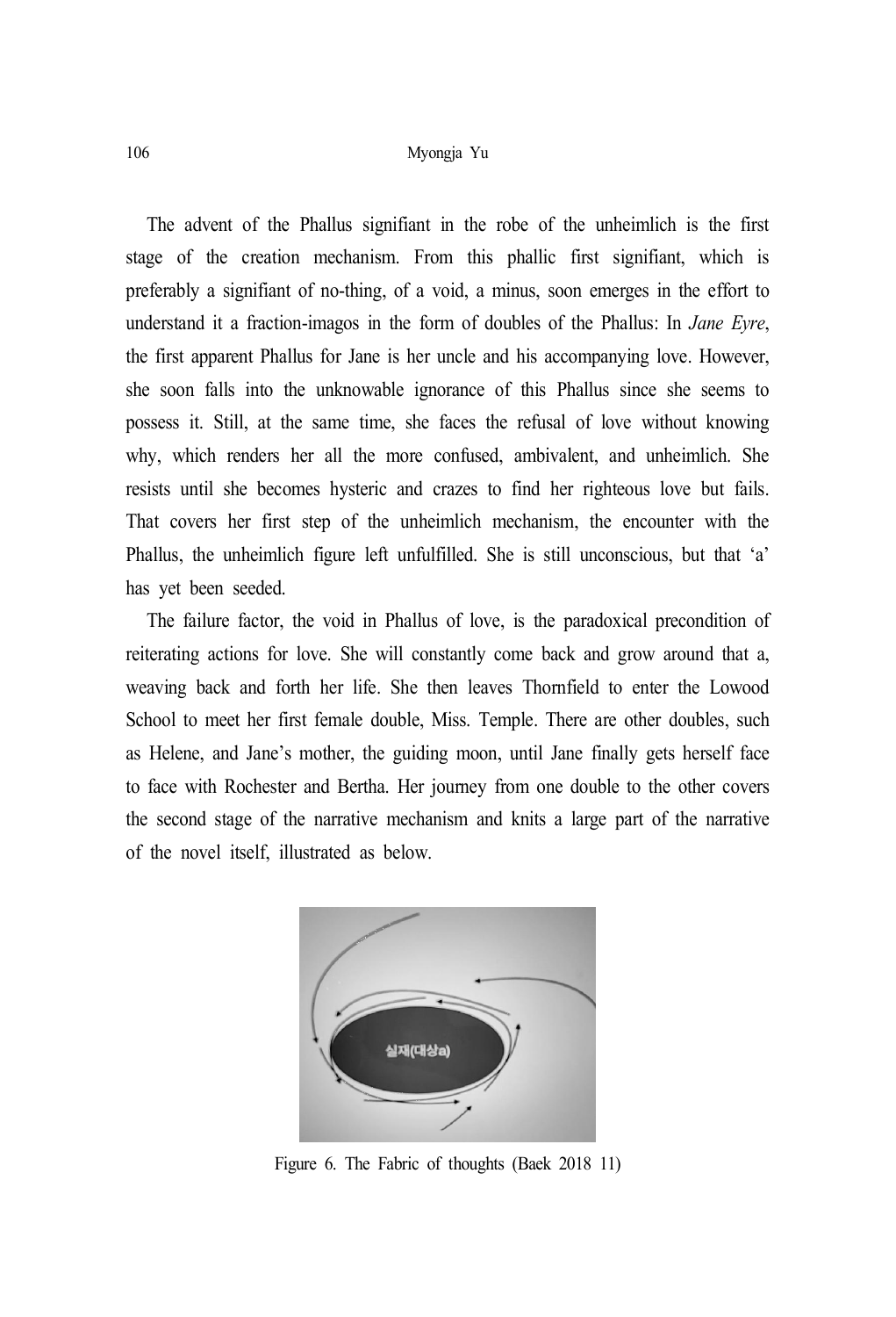Then the third stage involves the fatal incidence of life and death, a sort of climax of the story. As Jane perceives the misty dawn at her yet another double St. John's house, a sudden realization happens to her while trying to escape St. John's dominating hands and run away from his home, and find the whereabouts of the screaming, "Jane! Jane! Jane!" that her true love is Rochester. That is the very fleeting second of halting when the subject enters into the void, enabling her to face the truth of her love. She rushes to the Thorn-field and finally reunites with Rochester again.

Mysteriously, Rochester had an accident: He lost his eyesight and one arm. It is mysterious because it occurred precisely as Jane had feared herself to be punished if she sinned without leaving Rochester after missing marriage, when she heard her inner voice of conscience, the tyrant, as follows:

But, then, a voice within me averred that I could do it and foretold that I should do it. (...)

"Let me be torn away, then!" I cried. "Let another help me!"

"No, you shall tear yourself away, none shall help you: you shall, yourself, pluck out your right eye: yourself cut off your right hand: your heart shall be the victim, and you the priest to transfix it." (322)

Later, losing an eye and arm as imagined for his lover, Rochester proves himself the genuine double and absolute love of Jane. Alike, she rediscovered her true '*a*' buried sown again, but this *a* is no longer the same as before in the first stage.

Rochester was already injured correspondingly in the Lacanian "between the two deaths" way, unable to move by himself, and lost the taste for life. Joining him, Jane too enrolls in the domain of that subject such as Antigone's: she renounces all privileges and promises to offer him lifelong love and the best care before God, though she has needed to get married to another wealthy, noble partner. The *a*, the unheimlich regained lost all its first color or splendor of the master signifier, the Phallus, as the years pass to become a mere void but yet complete in its grandeur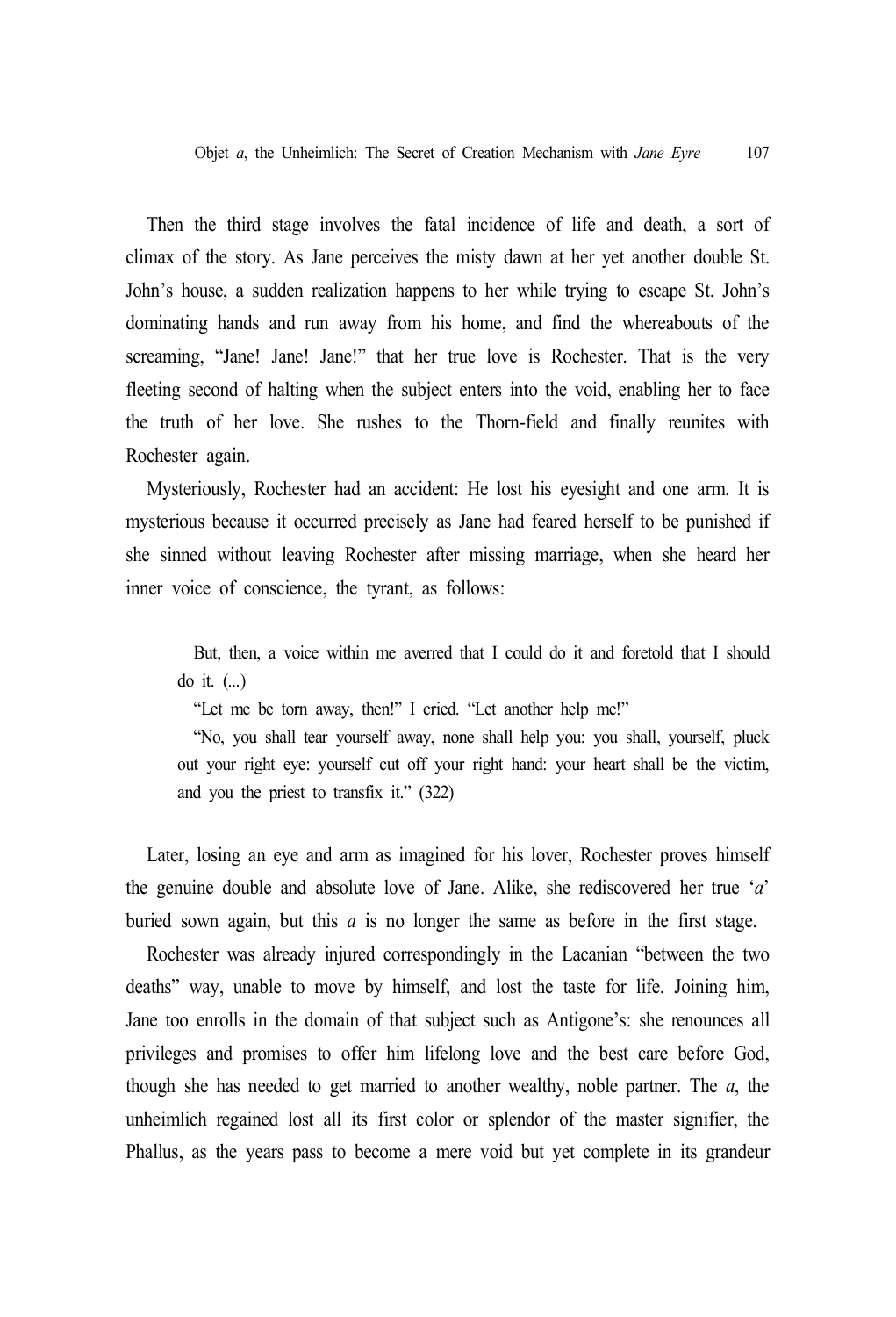of sublimation. That is the moment of 'identification of the oppositions' in the Hegelian way, without '*Aufhebung*'; The two find each other innerly over-determined but without hierarchy. She wishes to become a mere eye and cane for Rochester. They sublimate each other toward a Thing, loyal to the concept of the Lacanian sublime in *Seminar VII.* The *a*, the unheimlich is always already a story of creation, a creation of a narrative.

# **V. Conclusion**

To carry out the double objects of this paper, we first explored the concept of the objet *a*, Phallus, and the unheimlich. Unheimlich concerns the simultaneity, duality, ambivalence, inbetween area, objet *a*, anxiety and pleasure. One should not only consider it under one aspect. Secondly, objet *a*, the Phallus's movement, feasible creates a starting force in the novel's plot structure. We saw the existing unheimlich mechanism of the narrative applied to *Jane Eyre*. One could now conduct the research on the unheimlich roughly in three main branches: Phallus (Objet a), Anxiety, and the Doubleness of the meaning. None of them should acquire any preponderance. These three branches correspond precisely to the void of three inbetween domains of the Borromean knot (cf. "*Horizontgebung,*" Heidegger 200). Interestingly, the multiple features of unheimlich in inbetween space converge to the duality and Hegelian dialectic reflexivity(Žižek, 1993): They create three levels of property simultaneously, namely as follows.

- 1. Not only A but also B are possible
- 2. Neither A nor B is possible

3. It creates a third sphere(neither A nor B) where A and B can not exist without their opposites. The two counterparts respectively serve in each case as the precondition of their existence.

These happen simultaneously, provoking, therefore, a motion. These three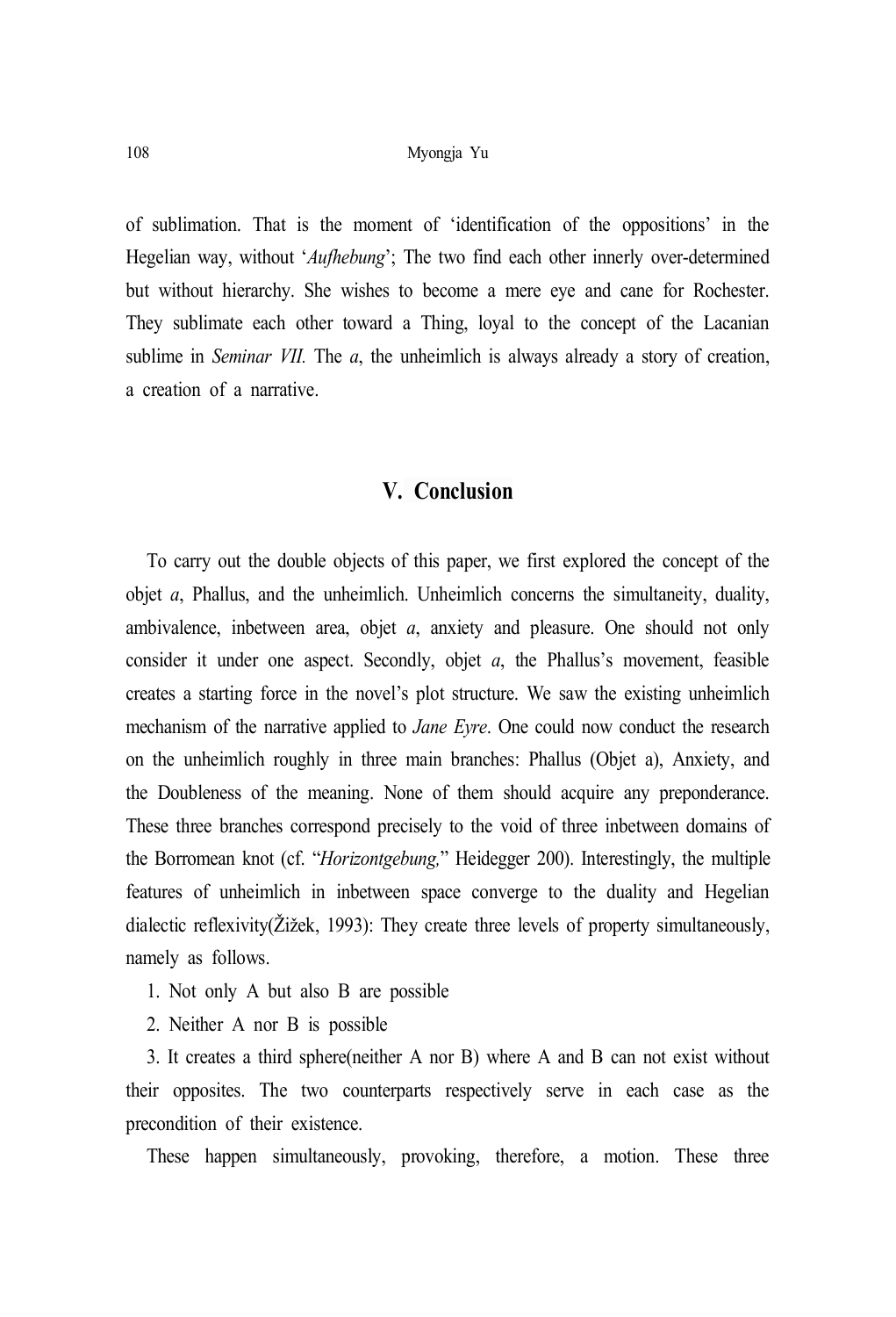correspond to the three typologies of being, comprised by Badiou in his *Being and Event*: Normality, Singularity, and Excrescence (Badiou 97). He is the one who pushed the research on this void way forwards. He clarifies the counting of the void as a subset and announces the void calls upon a metastructure (92) in this operation, a Fata Morgan-like structure. It concludes that the counting of the void and unheimlich have the same topological status. Therefore, research on unheimlich connecting to Hegelian subject and Badiouan 'metastructuralism' will be an exciting topic.

Surveying the root area of the story, we could see *Jane Eyre* harbors the Phallus, an objet a, which Jane herself embraces in herself incarnated. It plays out as the driving force of the narration. The Phallus turns out to be love, Jane's right to love and be loved as a young girl by all of her family members. We witnessed how the four stages of the unheimlich-mechanism display in the novel, including encountering doubles, fatal incidents, and sublimation. I am especially interested in the part of sublimation. As the two protagonists approach the end of the novel, the story converges over the religious vision. Rochester often prays and stays in mute devotion. They have rather earthly faith and worship God among themselves than St. John, who toils in India for his incorruptible crown (477).

One of the other findings is Jane's awakening, her traverse of fantasy. Jane gets, during the fights, a sense of the lack the Other conceals. She saw the latter can present her no decent answer to such an inquiry: 'Que Vuoi?" Therefore, at the time point of departure for the Lowood School, she already knows that the Other is far from perfect. She became conscious of the futility of the luring object of the desire and the Big Other, the lack. This awareness results in Jane's disinterest in the once yearned but without the right to touch beautiful china plate with paradise bird.

Last but not least, it further involves the subject topic of Jane, which remains somewhat unclear up to now due to the two inconsistent kinds of Jane's attitudes towards the rebellious feminist actions of her own. On the one hand, she is a fully committed feminist, and, on the other, she shows a mitigatedly convinced attitude on the violent gestures in her early childhood. The examination finds that her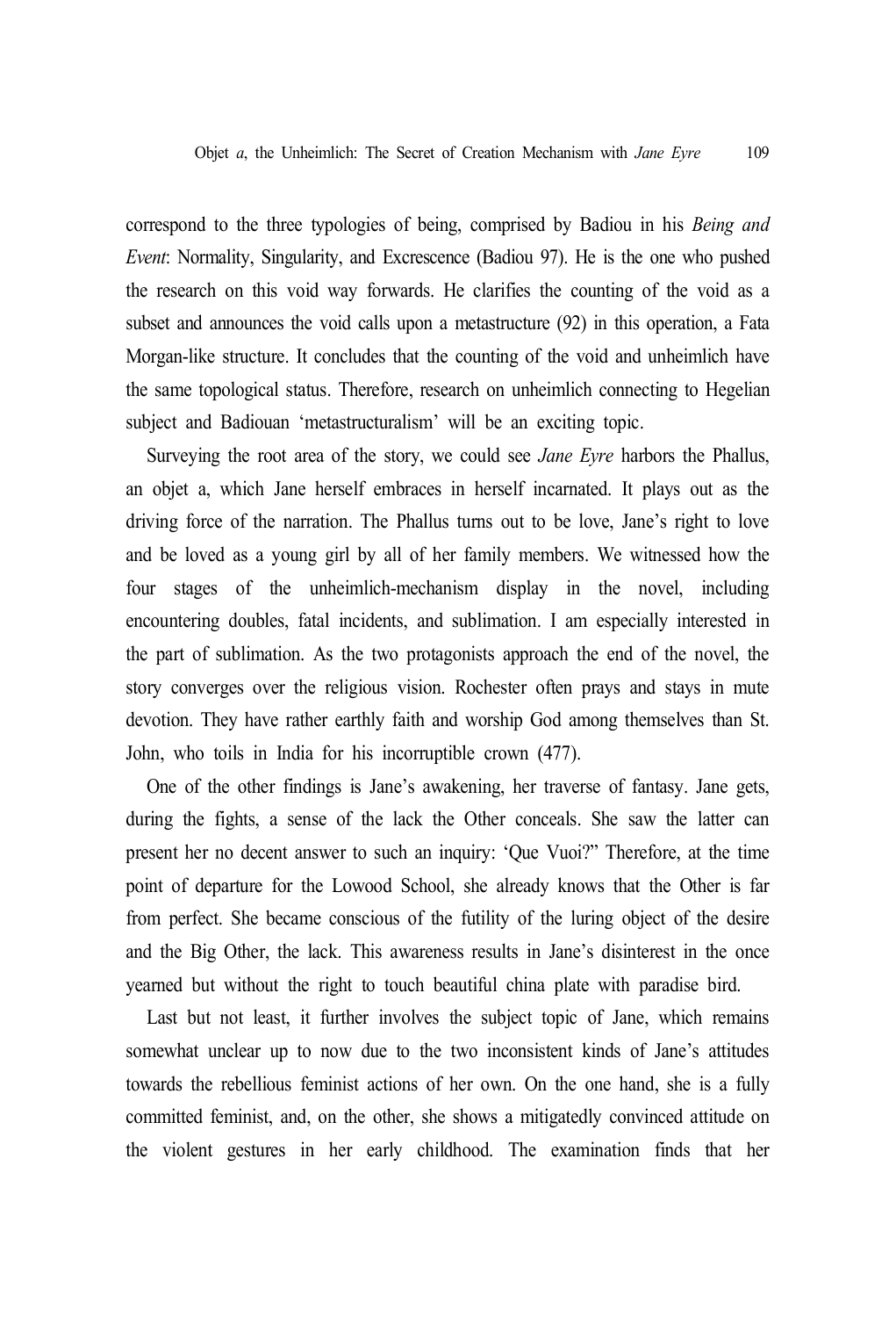feminist-looking fearless resistance before leaving the Gateshead counts as the fits of her hysteric subject under the control of the superego. Jane was, in reality, playing ghost-subject of her Other, which is why she later explains herself about it with a hint of regret as she makes up with her aunt. This hysteric subject does not go farther than doubting, challenging, and boldly questioning the Other. It is the starting point of becoming a Lacanian subject. Still, its limit extends in the impossibility of a complete Act of revolution becoming independent as it needs the Other the more to bring those actions in as much as it complains and questions the Other. (Žižek, 1999: 396) In reverse, Jane acquires a more accomplished subject in her adulthood that roars, vindicating women's right to learn and know the world.

#### **Works Cited**

- Adam, Jacques. "De l'inquiétante étrangeté chez Freud et chez Lacan." *Champ Lacanien* 10 (2011): 195-210. Print.
- Badiou, Alain. *Being and Event*. New York: Bloomsbury, 2013. Print.
- Baek, Sang-Hyun. "The Detailed Lecture of Seminar *XI* (Part 2): The 7<sup>th</sup> Lecture, From Love to Libido." Seoul: ArtnStudy. 2018.

[백상현. 『라캉 세미나 11의 세밀한 강해(2부): 제7강, 사랑에서 리비도로, 서울: 아트엔스터디, 2018.]

- \_\_\_\_\_\_. *The Politics of J. Lacan*. Seoul: Editus, 2020. Print.
- [백상현. 라깡의 정치학. 서울: 에디투스, 2020.]

Brontë, Charlotte. *Jane Eyre*. Ed. Cho AiLee Seoul: Shin A Sa, 2005. Print.

Cho, Scarlet Hyun June. "'The Uncanny' in *Frankenstein*: An Psychoanalytic Approach to the Narrative Structure, Gaze, and the Abject." *Nineteenth Century Literature in English* 13.1 (2009): 161-86. Print.

[조현준. 『프랑켄슈타인』에 나타난 "낯선 두려움"–서사 구조, 응시, 비체에 대한 정신분석학적 접근」. 『19세기 영어권 문학』 13.1 (2009): 161-86.]

- Freud, Sigmund. *The Uncanny*. Trans. David McLintock, New York: Penguin Books, 2003. Print.
- Gilbert, Sandra & Guba, Susan. *The Mad Woman in the Attic: The Woman Writer and the Nineteenth-Century Literary Imagination*. New Heaven; Yale U. P. 1979.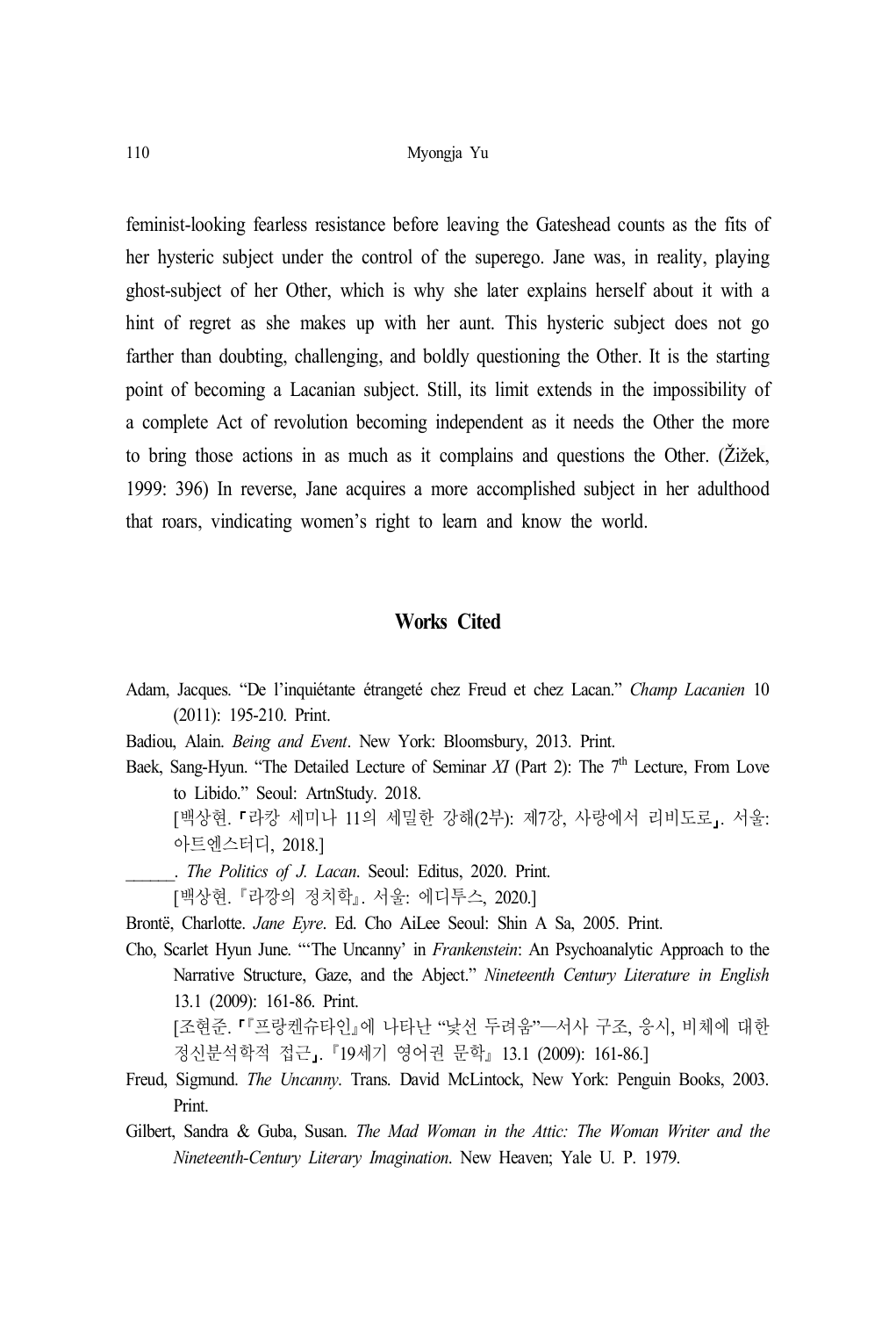Giordano, Giuseppe. "The Contribution of Freud's Theories to the Literary Analysis of Two Victorian Novels: Wuthering Heights and Jane Eyre." *International Journal of English and Literature* 11.2 (2020): 29-34.

```
https://academicjournals.org/journal/IJEL/article-abstract/472AEFC63846
```
- Heidegger, Martin. *Beiträge zur Philosophie vom Ereignis*. Vittorio Klostermann: Frankfurt am Main, 1989. Print.
- Kim, Jin Ok. "Lacan's Drive and Jane Eyre." *Modern Studies in English Language & Literaturel* 58.2 (2014): 133-49. print. [김진옥. 『라깡의 충동(Drive)과 제인 에어』. 『현대영어영문학』. 58(2) (2014): 133-49.]
- Kim, Joon-Soo. "Der Widerspruch und die Dialektik in der Hegelschen Philosophie." *Cogito* Institute of Humanities, Pusan National University. 71 (2012): 305-42. [김준수. 『헤겔 철학에서 모순과 변증법』. 『코기토』. 71 (2012): 305-42. (https://www.dbpia.co.kr/journal/articleDetail?nodeId=NODE01821135)]
- Kreisel, Deanna K. "The Madwoman on the Third Story: Jane Eyre in Space." *PMLA* Modern Language Association of America. 131.1 (2016): 101-115.
- Lacan, Jacques. *The Seminar of Jacques Lacan X: Anxiety*. Trans. A. R. Price. Cambridge; Malden: Polity, 2016. Print. Abbreviated as *Sem X*.
	- \_\_\_\_\_\_. *The Seminar of Jacques Lacan XI: The Four Fundamental Concepts of Psychoanalysis*. Ed. J.-A. Miller. Tr. A. Sheridan. New York: Norton, 1978. Print. Abbreviated as *Sem XI*.
	- \_\_\_\_\_\_. *Le Séminaire de Jacques Lacan. Le Livre XI: Les Quatre Concepts Fondamentaux de la Psychanalyse.* Paris: Seuil, 1973. Print. Abbreviated as *S XI*.
	- \_\_\_\_\_\_. *Séminaire 22: R.S.I. 1974-1975*. Staferla. Abbreviated as *Staferla 22*.
	- (http://staferla.free.fr/S22/S22%20R.S.I..pdf)
- Thomas, D. M. *Charlotte*. London: Duckworth Publishing, 2000. Print.
- Yu, Myong-Ja. "Uncanny-Mechanism and *Aloft* by Chang-Rae Lee." *Studies in English Language & Literature* 40.3 (2014): 75-95. Print.
	- [유명자. 『언캐니(Uncanny)-메커니즘과 이창래의 『떠오름(Aloft)』. 『영어영문학연  $\overline{\mathcal{F}}$  40(3) (2014): 75-95.]
	- \_\_\_\_\_\_. "Mary W. Shelley's Frankenstein: The Narrative of the Unheimlich." *Studies in British and American Language and Literature* 122 (2016): 45-66. Print.
		- [유명자. 『메리 W. 셸리의 『프랑켄슈타인 : 운하임리히(unheimlich) 서사, 『영미어 문학』122 (2016): 45-66.]
	- \_\_\_\_\_\_. "*The Portrait of the Artist as a Young Man*: The Creative Art of Lacanian Letter inbetween the Real and the Symbolic." *Studies in English Language & Literature* 46.4 (2020): 59-74. Print.